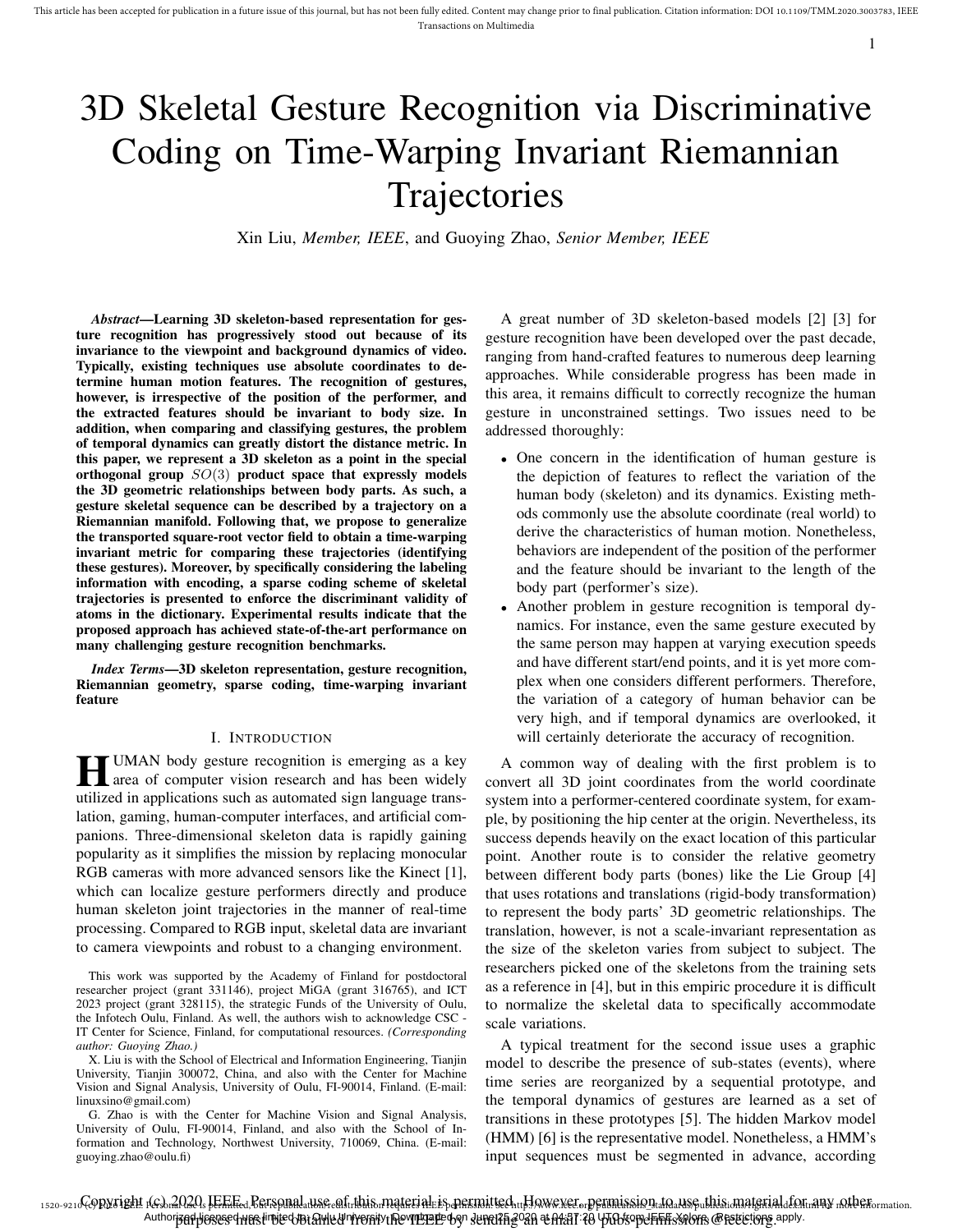

Fig. 1. The figure depicts: (a) an illustration of a 3D skeleton, (b) a representation of bone  $b_m$  in the local coordinate system of  $b_n$ , (c) a representation of  $b_n$  in the local coordinate system of  $b_m$ , (d) a pictorial of the warped trajectory  $\alpha$  on a manifold according to a reference  $\mu$ .

to certain unique clustering metrics or discriminative states, which is a challenging problem in itself. Recently, with the advancement of deep learning, a lot of researches [7]–[9] have addressed the issue of temporal dynamics by using a recurrent neural network (RNN), such as long short-term memory (LSTM). While LSTM is a strong tool for sequential data modeling, it is still difficult to learn the details of the entire sequence with many sub-events (states). In fact, the most common solution to temporal dynamics is dynamic time warping (DTW) [4] [10], which needs to choose a nominal temporal alignment, and then all the sequences of a class are warped to that alignment. Nonetheless, DTW's performance depends heavily on the choice of the reference sequence, and such a reference is commonly obtained by experience.

In this paper, a novel approach to gesture recognition is proposed to tackle the above problems. The key contributions are summed up as follows:

1) We represent a human skeleton as a point in the special orthogonal group product space, which is a Riemannian manifold. This representation is independent of the position of the performer and can use rotations to explicitly model the 3D geometric relationships between body parts. A gesture (a skeletal sequence) can then be represented by a trajectory of these points (see Fig. 1 (d)). The mission of gesture recognition is formulated as a question of measuring the similarities between the shapes of trajectories.

2) We expand the representation of the transported squareroot vector field (TSRVF) to compare trajectories in the  $SO(3) \times \cdots \times SO(3)$  product space. So, this time-warping invariant feature can overcome the temporal dynamic issue of gesture recognition.

3) We present a sparse coding of skeletal trajectories by explicitly considering the labeling information for each atom in order to enforce the discriminant validity of the dictionary. The comparison of experimental results from many challenging datasets shows that the proposed method has achieved state-of-the-art performance.

The remainder of this article is organized as follows. Section II reviews related methods. The 3D skeleton representation of the product space of  $SO(3) \times \cdots \times SO(3)$  is presented in Section III. The TSRVF's representation for trajectory comparison is defined in Section IV. The sparse coding of skeletal trajectories is given in Section V. In Section VI experiments and discussions are presented, and conclusions are drawn in Section VII.

The preliminary work has appeared in [11].

# II. RELATED METHODS

Over the past few years, several 3D skeletal human gesture recognition models have been studied. We provide a categorized review of the relevant literature that is principally on handcrafted features, deep neural networks, and manifoldbased models.

## *A. Approaches with handcrafted features*

Conventional approaches for skeleton-based action recognition usually develop handcrafted features to model the motions of humans, representative research includes: the histogram of 3D joints (HOJ3D) [12], EigenJoints by principal component analysis (PCA) [13], discriminative key-frames [14], histogram of oriented 4D normals (HON4D) [15], sequence of most informative joints (SMIJ) [16], and rotation and relative velocity (RRV) [10]. Further research attempted to develop a robust gesture recognition model, such as the actionlets ensemble [17], the maximum entropy Markov model (MEMM) [18], latent structural support vector machine (SVM) (pose-based) [19], HMMs [20] [21], conditional random field (CRF) [22], latent Dirichlet allocation (LDA) [23], Markov random field (MRF) [24], and the naive Bayes nearest neighbor (NBNN) [25]. Due to the space limitation, we only list some representative methods for using handcrafted features, for more details, please see the surveys [2] [3] [26].

# *B. Approaches with deep neural networks*

Recently, with the development of multi-cores and throughput GPU devices, much research has concentrated on using a large amount of data to train deep neural networks [6]–[9], [27]–[38], where the convolutional neural network (CNN) and RNN are the most widely used schemes. Specifically, the RNN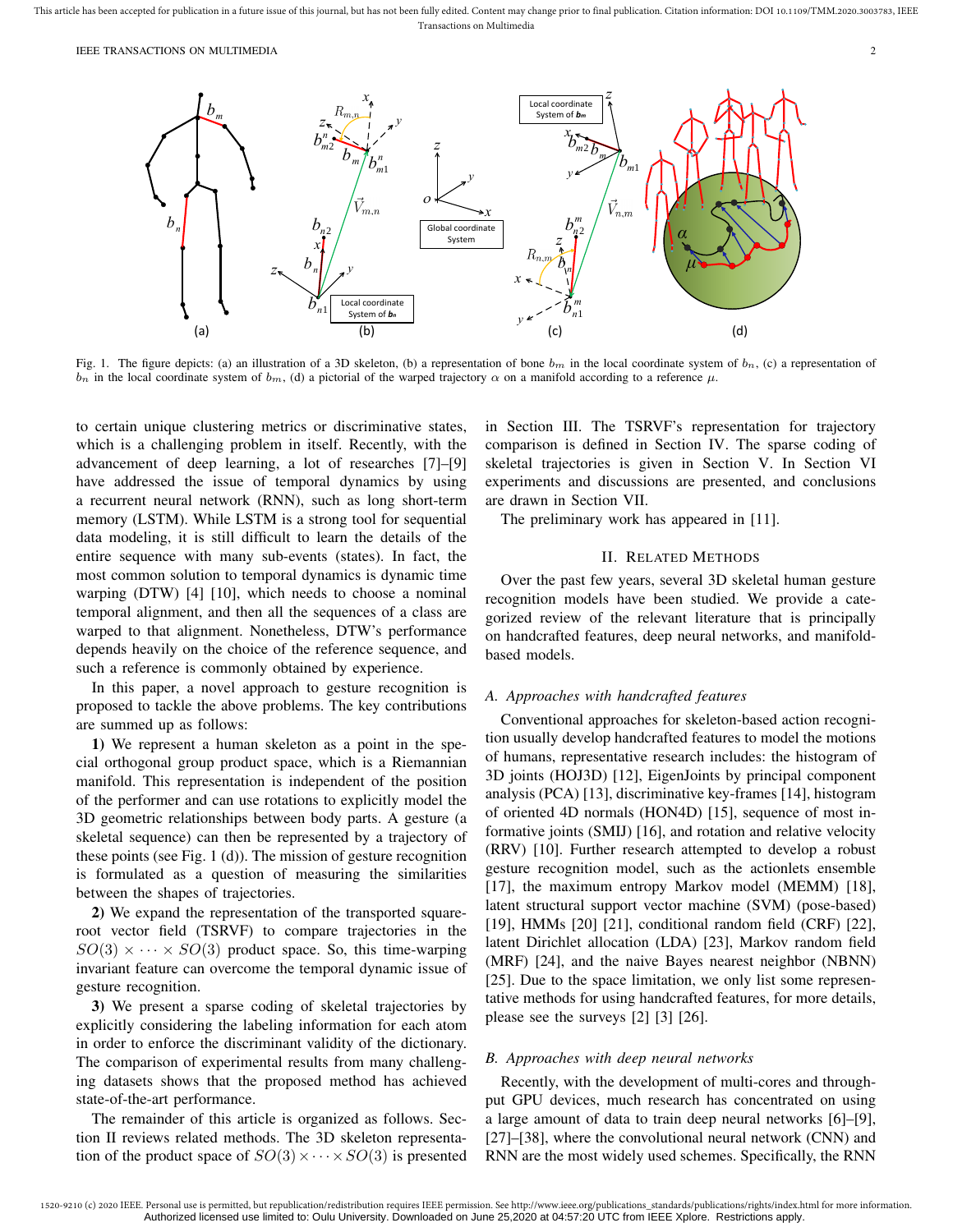This article has been accepted for publication in a future issue of this journal, but has not been fully edited. Content may change prior to final publication. Citation information: DOI 10.1109/TMM.2020.3003783, IEEE Transactions on Multimedia

with LSTM carefully designs a series of schemes to memorize the contextual information obtained from previous sequential inputs, allowing the long-term temporal dependency to be monitored. In [7], Du et al. first introduced a bi-directional LSTMs for action recognition, dividing the entire skeleton into five groups of joints and feeding each group into a groupspecific LSTM subnetwork. The system then hierarchically fuses the outputs of these subnetworks and eventually feeds them into another set of higher-level LSTMs to represent the global body motions. In [30], a scheme for encoding/decoding LSTMs was proposed for action recognition. The encoder is trained on 3D skeleton sequences in an unsupervised manner. The manifold is then used to regularize the supervised learning of decoding LSTM for RGB data-based recognition. In [31], Li et al. employed a Gaussian-like curve to measure the confidences of the start/end frame of action and used a combined classification regression LSTM to solve an online action detection and recognition problem. Zhu et al. [32] added a group sparse regularization term to an LSTM's cost function, which enables the network to automatically learn the co-occurrence of discriminative skeleton joints. In [8], Liu et al. implemented a trust gate into the LSTM in order to learn the reliability of the inputs and accordingly adjust their confidence in updating the context information. Following that, in [9], Liu  $et$  al. also proposed a global context-aware attention LSTM that aimed at handling the limitation of LSTM in perceiving global contextual information. While LSTM is powerful in modeling sequential data, it still suffers from remembering the information of an entire sequence with many time steps (states) [29]. In addition, RNN based models lack the ability to efficiently learn the spatial relations between the skeleton joints [39].

CNN-based methods model the skeleton data as a 2D/3D grid (pseudo-image) with manually designed transformation rules. For instance, in [29], three clips corresponding to the three channels of cylindrical coordinates were extracted in order to represent the skeleton sequence. Based on those clips, Ke et al. introduced a CNN to learn temporal information and then used a multi-task learning network (MTLN) to jointly learn the feature vectors at all the time steps in a parallel way. Kim et al. [40] proposed a temporal convolutional network with residual units (Res-TCN) that learns to pay different levels of attention both spatially and temporally. In [39], a novel skeletal pseudo-image was proposed by computing the magnitude and orientation values of the joints. In [35], Li et al. proposed a hierarchical co-occurrence network (HCN) that transforms a skeleton sequence into a pseudo-image by treating the joint coordinates (x, y, z) as the channels (R, G, B) of a pixel. Besides the independent convolution operation on each channel of input, an element-wise summation across channels is used for globally aggregating co-occurrence features. Instead of taking the skeleton data as a pseudo-image or grids, the skeletal sequence in [41] [42] was represented as a graph in a non-Euclidean space with the joints as vertexes and their connections in the human body as edges. Then, a generalized CNN method called spatial-temporal graph convolutional network (ST-GCN) [42] was proposed to model the arbitrary structures of graphs. In this framework, the graph

embedding is computed by a graph convolutional network (GCN) layer aggregating node information from its neighbors by differentiable aggregation functions. Also, in spatiotemporal graph convolution (STGC) [41], Li et al. proposed a graph-based skeleton representation, which is then fed into the GCN to learn the spatial and temporal patterns automatically. Papadopoulos *et al.* [43] extended ST-GCN by introducing the graph vertex feature encoder (GVFE) and the dilated hierarchical temporal convolutional network (DH-TCN). The GVFE is used to generate graph vertex features, and the DH-TCN is designed for modeling long-term and short-term dependencies simultaneously. Compared to ST-GCN [42], this method can achieve almost the same accuracy on benchmarks but with a small number of layers and parameters. Due to the success of GCN, in the attention-enhanced graph convolutional LSTM network (AGC-LSTM) [37] the graph convolution operation is introduced to the RNN (LSTM) for better recognition of skeleton-based actions. AGC-LSTM can learn discriminative features in spatial configuration and temporal dynamics as well as model the co-occurrence relationship between spatial and temporal domains [37].

#### *C. Approaches with manifolds*

In this subsection, we focus on the relevant manifold-based solutions. A representative work is the Lie group in [4], which used the special Euclidean (Lie) group  $SE(3)$  to represent the 3D geometric relationships between body parts. A convenient way to analyze a Lie group is to embed them into Euclidean spaces, with the embedding typically achieved by flattening the manifold via tangent spaces, namely the Lie algebra  $\mathfrak{se}(3)$  at the tangent space identity  $I_4$ . In this way, previous recognition tasks in a curved manifold space are converted into the classification problems in a common vector space. The researchers of [4] used DTW and a Fourier temporal pyramid (FTP) to address the temporal dynamics problem. As discussed in Section I, DTW's success depends heavily on the nominal temporal alignment selection. Also, an FTP is limited by the time window length and can only use restricted contextual information [7]. Following the same representation, Anirudh et al. [44] introduced a system of transported square-root velocity fields [45] to encode the trajectories lying in Lie groups. Therefore, the distance between two trajectories is invariant to identical time warping. Because the final feature is a vector with a high dimension, PCA is used to reduce the dimension. However, PCA is an unsupervised model, it cannot be boosted by a labeled learning. According to the square root velocity (SRV) model [46], in [47], trajectories were transported to a reference tangent space attached to the Kendall's shape space at a fixed point. Nevertheless, in the case where points are not close to the reference point, this procedure can introduce distortions. In [48], Ho et al. introduced a general framework for sparse coding and dictionary learning on Riemannian manifolds. In comparison to [46], which used the fixed point for embedding, [48] operated on the tangent bundle, meaning that each point of the manifold was coded on its attached tangent space where the atoms are mapped. Following [48], Tanfous et al. [49] explored sparse coding and dictionary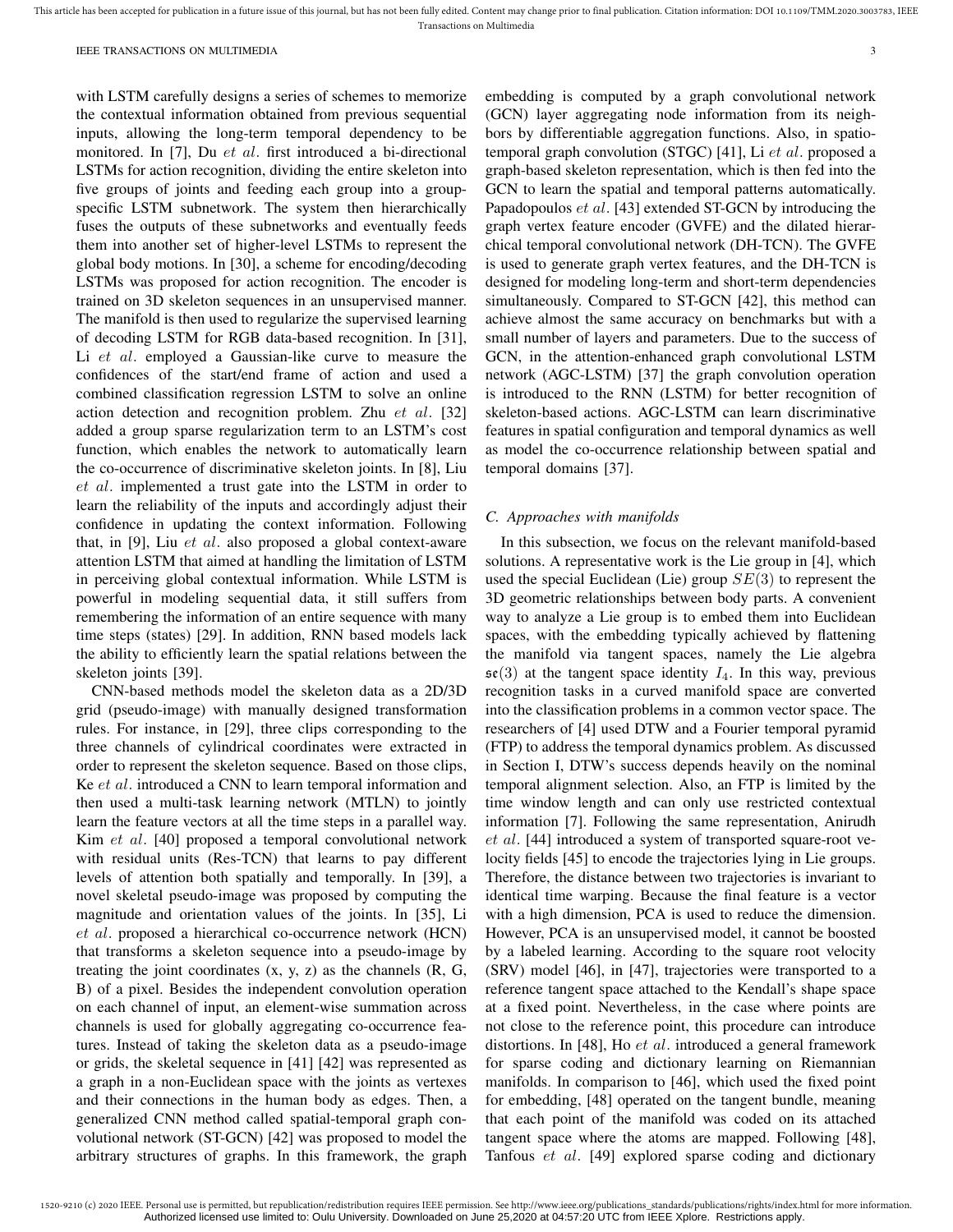learning in the Kendall shape spaces (Kendall-SCDL), aiming to study the time-varying shapes of 3D skeleton trajectories for action recognition. However, Kendall-SCDL [49] has a mandatory step of dictionary initialization that heavily relies on principal geodesic analysis (PGA) [50] to generate atoms. Also, Kendall-SCDL is still an unsupervised model. In LieNet [51], Huang *et al.* incorporated the Lie group structure into a deep network architecture to learn more appropriate Lie group features for 3D action recognition.

Another branch of manifold-based methods uses kernel functions to embed the Riemannian manifolds into a reproducing kernel Hilbert space (RKHS) [52] [53]. However, the input manifold of symmetric positive definite (SPD) matrices is from a covariance descriptor, which is calculated by just a few skeleton joints due to the computationally intensive kernel functions. Recently, Kacem et al. [54] proposed modelling the temporal evolution of the human skeleton as parametrized trajectories on a Riemannian manifold with Gramian matrices. And the geometry of the manifold is assumed to be positivesemidefinite matrices with fixed rank. This method relies on DTW for sequence alignment, while the resulting distance may not lead to a positive-definite kernel for classification [55].

# III. THE PRODUCT SPACE OF SO(3) FOR 3D SKELETON **REPRESENTATION**

Inspired by rigid body kinematics [56], the relative geometry between different body parts [4] is introduced, as this feature has a view-invariant property that can guarantee the uniqueness of motion representation and can thus provide a better reflection of human gestures than that gained from the use of absolute positions.

Mathematically, any rigid body displacement can be realized by a rotation about an axis, paired with a translation parallel to that axis. This 3D rigid body displacement forms an  $SE(3)$ , the special Euclidean group in three dimensions [56]. An  $SE(3)$  can be identified with the space of  $4 \times 4$  matrices in the form

$$
P(R,\vec{v}) = \left[ \begin{array}{cc} R & \vec{v} \\ 0 & 1 \end{array} \right],\tag{1}
$$

where  $R \in SO(3)$  is a point in the special orthogonal group SO(3), it denotes the rotation matrix, and  $\vec{v} \in \mathbb{R}^3$  denotes the translation vector.

The human skeleton can be modeled by an articulated system of rigid segments connected by joints. As such, let  $S = (J, B)$  be a skeleton, where  $J = \{j_1, \dots, j_N\}$  indicates the set of body joints, and  $B = \{b_1, \dots, b_M\}$  indicates the set of body bones (oriented edges). The relative geometry between a pair of body parts (bones) can be expressed as a point in  $SE(3)$ , as studied in [4]. More specifically, given a pair of bones  $b_m$  and  $b_n$ , their relative geometry can be featured in a local coordinate system attached to another bone [4]. Let  $b_{i1} \in \mathbb{R}^3$  and  $b_{i2} \in \mathbb{R}^3$  represent the starting and end points of bone  $b_i$ , respectively. The local coordinate system of bone  $b_n$ is determined by rotating with minimal rotation and translating the global coordinate system so that  $b_{n1}$  serves as the origin and  $b_n$  coincides with the x−axis (Fig. 1 provides an example for illustration). Then, at time  $t$ , the representation of bone  $b_m$ in the local coordinate system of  $b_n$  (see Fig. 1 (b)), the starting point  $b_{m1}^n(t) \in \mathbb{R}^3$  and end point  $b_{m2}^n(t) \in \mathbb{R}^3$  are given by

$$
\begin{bmatrix} b_{m1}^n(t) & b_{m2}^n(t) \\ 1 & 1 \end{bmatrix} = \begin{bmatrix} R_{m,n}(t) & \vec{v}_{m,n}(t) \\ 0 & 1 \end{bmatrix} \begin{bmatrix} 0 & l_m \\ 0 & 0 \\ 0 & 0 \\ 1 & 1 \end{bmatrix}, (2)
$$

where  $R_{m,n}(t)$  and  $\vec{v}_{m,n}(t)$  denote the rotation and translation measured in the local coordinate system attached to  $b_n$ , and  $l_m$  is the length of  $b_m$ . Likewise,  $R_{n,m}(t)$ ,  $\vec{v}_{n,m}(t)$ , and  $l_n$ (see Fig. 1 (c)) can be used to represent bone  $b_n$  in the local coordinate system of  $b_m$ . The sizes of bones (body parts) can be assumed to not vary with time according to the theory of rigid body kinematics. Therefore, the relative geometry of  $b_m$ and  $b_n$  at time t can be represented by

$$
P_{m,n}(t) = \begin{bmatrix} R_{m,n}(t) & \vec{v}_{m,n}(t) \\ 0 & 1 \end{bmatrix} \in SE(3),
$$
\n
$$
P_{n,m}(t) = \begin{bmatrix} R_{n,m}(t) & \vec{v}_{n,m}(t) \\ 0 & 1 \end{bmatrix} \in SE(3).
$$
\n
$$
(3)
$$

There is natural stability and consistency in this relative geometry. For instance, if a pair of bones undergo the same rotation, their relative geometry matrix would not be altered. However, one restriction of this motion feature is that the translation  $\vec{v}$  is relative to the size of the performer (subject). As we know, in an unconstrained setting, achieving a scaleinvariant skeletal representation is very necessary for the recognition mission. We delete the translation from motion representation to eliminate the skeleton scaling variations, then the relative geometry of  $b_m$  and  $b_n$  at time t can be represented by rotations  $R_{m,n}(t)$  and  $R_{n,m}(t)$ , and expressed as elements of  $SO(3)$ . Now, let M denote the number of bones, the corresponding feature for the entire human skeleton is interpreted by the relative geometry between all pairs of bones, as a point  $C(t) = (R_{1,2}(t), R_{2,1}(t), \ldots, R_{M-1,M}(t), R_{M,M-1}(t))$ on the curved product space of  $SO(3) \times \cdots \times SO(3)$ , and the number of  $SO(3)$  is  $2C_M^2$ , where  $C_M^2$  is the combination formula.

# IV. THE TSRVF FOR THE PRODUCT SPACE OF SO(3)-FEATURED TRAJECTORIES

As shown in the last paragraph, on a Riemannian manifold, a gesture skeleton sequence can be characterized as a trajectory. Consequently, the mission of gesture recognition is to measure the similarities of trajectory shapes, and a distance function on the Riemannian manifold is the basis for these comparability determinations. To address this problem, a few Riemannian metrics [57] have been proposed, but it is still difficult to accurately model the temporal dynamics of gesture trajectories.

# *A. Representation of trajectories on a Riemannian manifold*

Specifically, let  $\alpha$  denote a smooth oriented curve (trajectory) on a Riemannian manifold  $M$ , and let  $M$  denote the set of all such trajectories:  $M = {\alpha : [0, 1] \rightarrow M | \alpha \text{ is smooth}}$ .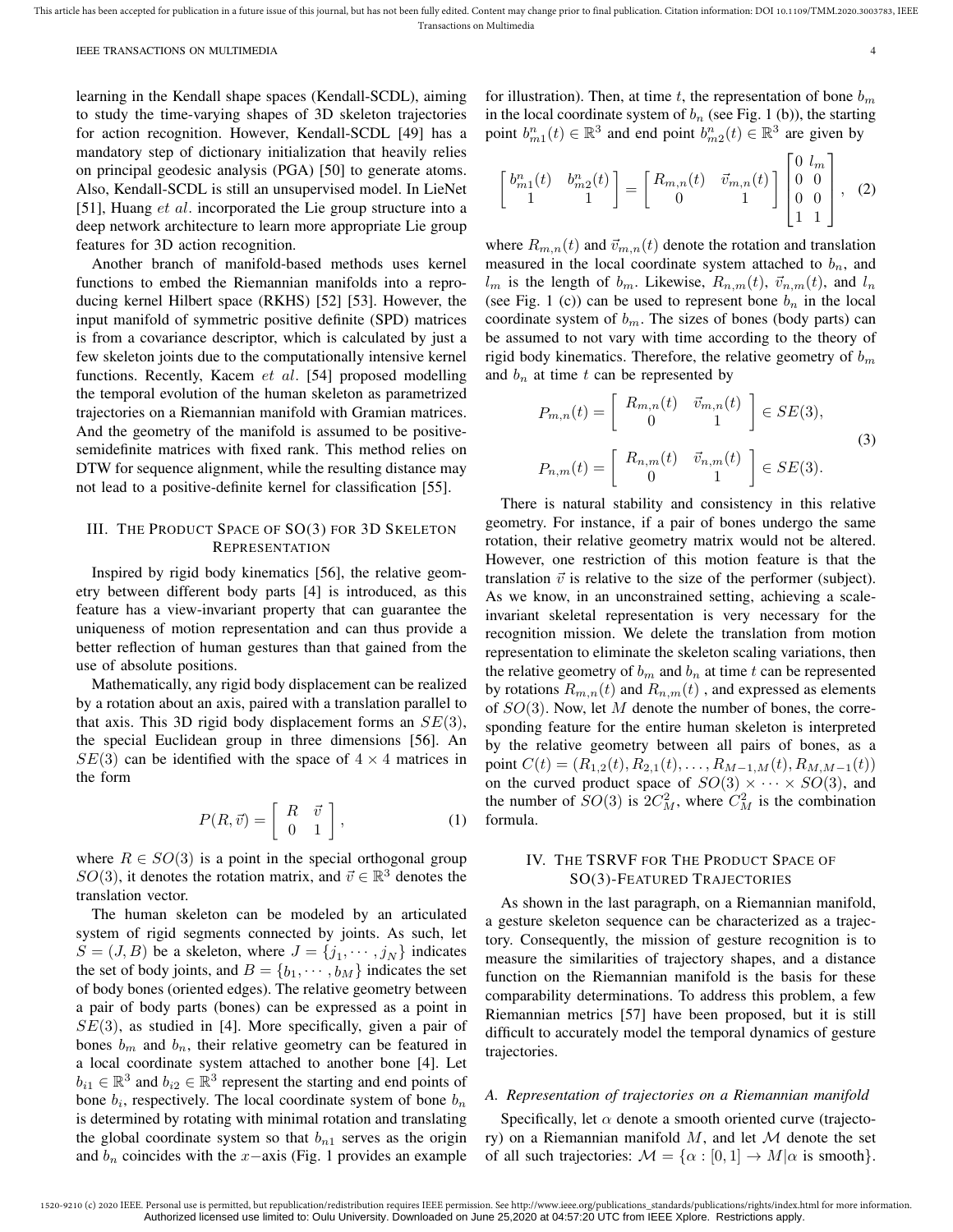Reparameterizations are operated by increasing diffeomorphisms  $\gamma : [0, 1] \rightarrow [0, 1]$ , and the set of all these orientation preserving diffeomorphisms is denoted by  $\Gamma = \{ \gamma \to [0, 1] \}.$ Actually,  $\gamma$  plays the role of a time-warping operation where  $\gamma(0) = 0, \gamma(1) = 1$  is used to maintain the end points of the curve. So, if  $\alpha$  in the form of time observations  $\alpha(t_1), \ldots, \alpha(t_n)$ , is a trajectory on M, the composition  $\alpha \circ \gamma$  in the form of the time-warped trajectory  $\alpha(\gamma(t_1)),...,\alpha(\gamma(t_n)),$ is also a trajectory that goes through the same sequence of points as  $\alpha$  but at the rate of evolution governed by  $\gamma$  [45].

In order to identify trajectories, a metric is required to characterize the variance of a class of trajectories and to quantify the information contained within a trajectory. Calculating a point-wise discrepancy is a straightforward and simple solution. As  $M$  is a Riemannian manifold, it is possible to use a natural distance of  $d_m$  between points on  $M$ . Then, for any two trajectories:  $\alpha_1, \alpha_2 : [0, 1] \rightarrow M$ , the distance  $d_x$  between them can be calculated by

$$
d_x(\alpha_1, \alpha_2) = \int_0^1 d_m(\alpha_1(t), \alpha_2(t)) dt.
$$
 (4)

This quantity gives a natural extension of  $d_m$  from  $M$  to  $M^{[0,1]}$ . Nonetheless, it suffers from the issue that  $d_x(\alpha_1, \alpha_2) \neq d_x(\alpha_1 \circ \gamma_1, \alpha_2 \circ \gamma_2)$ . For the mission of gesture recognition, as discussed in Section I, temporal dynamics is a central problem that needs to be resolved when a trajectory (gesture)  $\alpha$  is observed as  $\alpha \circ \gamma$ , at a random temporal evolution  $\gamma$ . In other words, for arbitrary temporal re-parameterizations  $\gamma_1, \gamma_2$  and arbitrary trajectories  $\alpha_1, \alpha_2,$  a distance  $d(\cdot, \cdot)$  is needed that enables

$$
d(\alpha_1, \alpha_2) = d(\alpha_1 \circ \gamma_1, \alpha_2 \circ \gamma_2). \tag{5}
$$

Thanks to the square root velocity (SRV) framework [46], the theory of elastic trajectories is especially well adapted to our target. Inspired by [45], we expand the original Euclidean metric-based SRV to the manifold space-based TSRVF. In general, for a smooth trajectory  $\alpha \in \mathcal{M}$ , the TSRVF is a parallel propagation of a scaled velocity vector field of  $\alpha$  to a reference point  $c \in M$  according to

$$
h_{\alpha}(t) = \frac{\dot{\alpha}(t)_{\alpha(t)\to c}}{\sqrt{|\dot{\alpha}(t)|}} \in T_c(M),\tag{6}
$$

where  $\dot{\alpha}(t)$  is the velocity vector along the trajectory at time t, and  $\dot{\alpha}(t)_{\alpha(t)\to c}$  is its transport from the point  $\alpha(t)$  to c along a geodesic path, and  $|\cdot|$  means the norm related to the Riemannian metric on M and  $T_c(M)$  denotes the tangent space of M at c. In particular, if  $|\dot{\alpha}(t)| = 0$ ,  $h_{\alpha}(t) = 0 \in$  $T_c(M)$ . Let  $\mathcal{H} \subset T_c(M)^{[0,1]}$  be the set of smooth curves in  $T_c(M)$  obtained as the TSRVFs of trajectories in M,  $\mathcal{H} =$  ${h_{\alpha}|\alpha \in \mathcal{M}}$  [45]. Two trajectories such as  $\alpha_1$  and  $\alpha_2$ , can be mapped into the tangent space  $T_c(M)$ , as two equivalent TSRVFs,  $h_{\alpha_1}$  and  $h_{\alpha_2}$ . The distance between them can be determined in the standard vector space by the  $\ell_2$ -norm,

$$
d_h(h_{\alpha_1}, h_{\alpha_2}) = \sqrt{\int_0^1 |h_{\alpha_1}(t) - h_{\alpha_2}(t)|^2 dt}.
$$
 (7)

The main motivation for the representation of a TSRVF actually comes from the following fact. If a trajectory  $\alpha$  is

warped by  $\gamma$ , to result in  $\alpha \circ \gamma$ , the TSRVF of  $\alpha \circ \gamma$  is given by

$$
h_{\alpha \circ \gamma}(t) = h_{\alpha}(\gamma(t))\sqrt{\dot{\gamma}(t)}.
$$
 (8)

As such, for any  $\alpha_1, \alpha_2 \in \mathcal{M}$  and  $\gamma \in \Gamma$ , the distance  $d_h$ satisfies

$$
d_h(h_{\alpha_1 \circ \gamma}, h_{\alpha_2 \circ \gamma}) = \sqrt{\int_0^1 |h_{\alpha_1}(s) - h_{\alpha_2}(s)|^2 ds}
$$
  
=  $d_h(h_{\alpha_1}, h_{\alpha_2}),$  (9)

where  $s = \gamma(t)$ . The concerned reader is redirected to [45] [46] for the proof of the equality. From the geometric point of view, this equality means that the action of  $\Gamma$  on  $\mathcal H$  under the  $\ell_2$  metric is by isometries. This helps us to establish a fully invariant distance to time-warping and use it to properly register trajectories [45]. Furthermore, for statistical analyses such as sample means and covariances, this invariability of execution rates is important. So we define the equivalence class  $[h_{\alpha}]$  (or the notation  $[\alpha]$ ) to denote the set of all trajectories equal to a given  $h_{\alpha} \in \mathcal{H}$  (or  $\alpha \in \mathcal{M}$ ), as

$$
[h_{\alpha}] = \{h_{\alpha \circ \gamma} | \gamma \in \Gamma\}.
$$
 (10)

Definitely, such an equivalent class  $|h_{\alpha}|$  (or  $|\alpha|$ ) is associated with a category of gesture. Under this scheme, the process of the comparison of two trajectories is done by comparing their equivalence classes. In other words, an optimal reparameterization  $\gamma^*$  needs to be obtained to minimize the cost function  $d_h(h_{\alpha_1}, h_{\alpha_2 \circ \gamma})$ . Let  $\mathcal{H}/\sim$  be the corresponding quotient space that can be bijectively identified with the set  $\mathcal{M}/\sim$  using  $[h_{\alpha}] \mapsto [\alpha]$ . The distance  $d_s$  on  $\mathcal{H}/\sim$  (or  $\mathcal{M}/\sim$ ) is the shortest  $d_h$  distance between equivalence classes in  $H$ [45], given by

$$
d_s([\alpha_1], [\alpha_2]) \equiv d_s([h_{\alpha_1}], [h_{\alpha_2}]) = \inf_{\gamma \in \Gamma} d_h(h_{\alpha_1}, h_{\alpha_2 \circ \gamma})
$$
  
= 
$$
\inf_{\gamma \in \Gamma} \left( \int_0^1 |h_{\alpha_1}(t) - h_{\alpha_2}(\gamma(t))\sqrt{\dot{\gamma}(t)}|^2 dt \right)^{1/2}.
$$
 (11)

In practice, the minimization over  $\Gamma$  is solved for using dynamic programming. In this paper, we give a brief overview of SRV and TSRVF. Interested readers are refer to the papers [45] [46].

## *B. The TSRVF on product space of rotation group*

One may find that the reference point  $c$  is an important parameter of a TSRVF, which should remain unchanged throughout the whole cycle of computation. Because the choice of c could potentially affect the outcome, a point is usually a good candidate for  $c$  if most trajectories pass near it. In this paper, the Karcher mean [58] as the Riemannian center of mass is employed, as it is equally distant from all points, thereby minimizing the possible distortions.

Given a set of  $\{\alpha_i(t)_{t=1,\dots,n}\}_{i=1}^m$  of sequences (trajectories) of gestures (or actions), its Karcher mean  $\mu(t)$  is computed using TSRVF representation with respect to  $d_s$  in  $\mathcal{H}/\sim$ , defined as

$$
h_{\mu} = \arg\min_{[h_{\alpha}] \in \mathcal{H}/\sim} \sum_{i=1}^{m} d_s([h_{\alpha}], [h_{\alpha_i}])^2.
$$
 (12)

<sup>1520-9210 (</sup>c) 2020 IEEE. Personal use is permitted, but republication/redistribution requires IEEE permission. See http://www.ieee.org/publications\_standards/publications/rights/index.html for more information. Authorized licensed use limited to: Oulu University. Downloaded on June 25,2020 at 04:57:20 UTC from IEEE Xplore. Restrictions apply.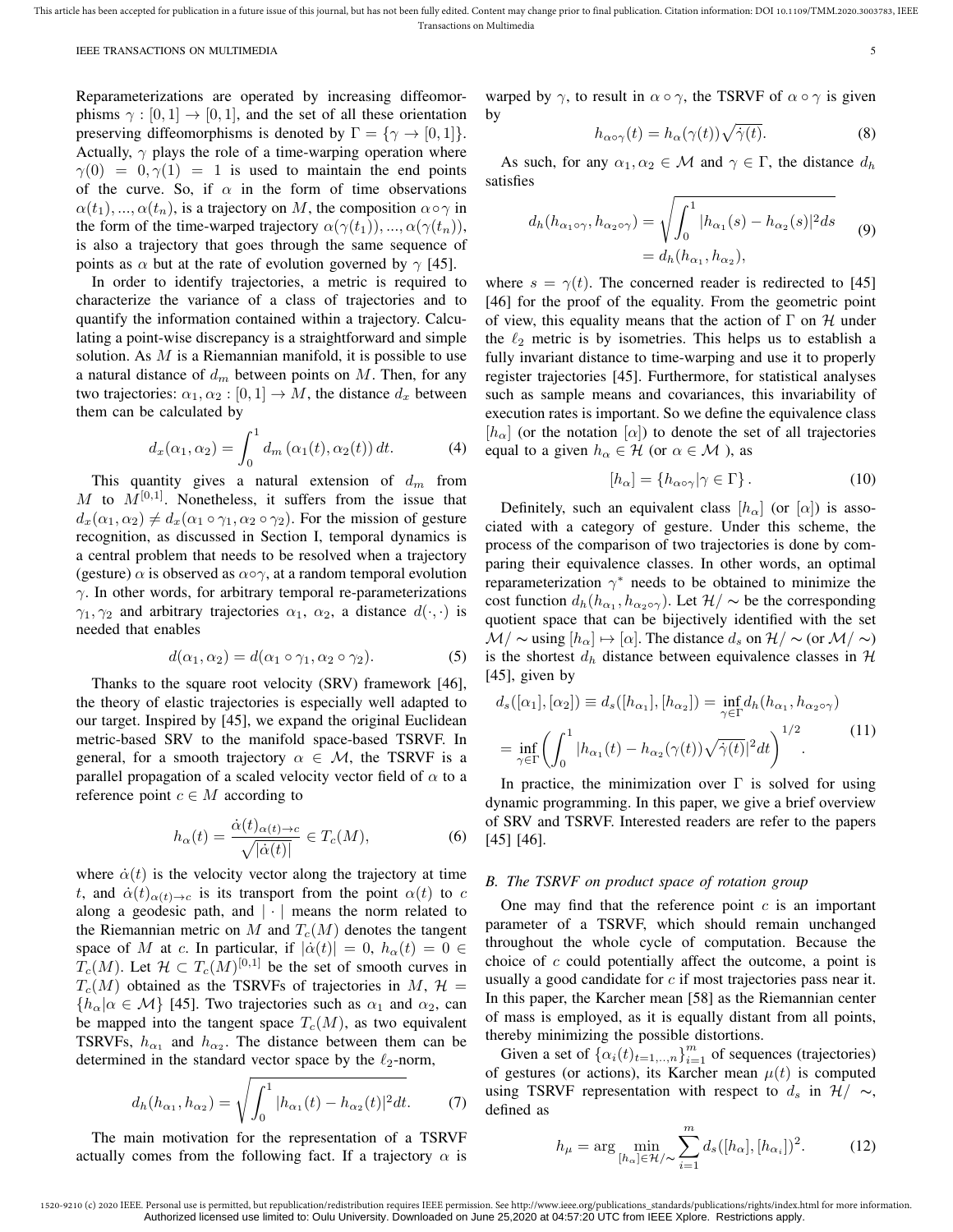As a consequence, each trajectory is recursively aligned to the mean  $\mu(t)$ , so another product of the Karcher mean computation is the set of aligned trajectories  $\{\tilde{\alpha}_i(t)_{t=1,\dots,n}\}_{i=1}^m$ . Then, the shooting vector  $v_i(t) \in T_{\mu(t)}(M)$  is calculated for each aligned trajectory  $\tilde{\alpha}_i(t)$  at time t so that a geodesic goes from  $\mu(t)$  to  $\tilde{\alpha}_i(t)$  in unit time with the initial velocity  $v_i(t)$ , as

$$
v_i(t) = \exp_{\mu(t)}^{-1}(\tilde{\alpha}_i(t)).
$$
\n(13)

Finally, we combine the shooting vectors as  $V(i)$  =  $[v_i(1)$ <sup>T</sup>  $v_i(2)$ <sup>T</sup> ...  $v_i(n)$ <sup>T</sup>]<sup>T</sup>, which is the feature representation of a trajectory  $\alpha_i$ .

# V. SPARSE CODING OF 3D SKELETAL TRAJECTORIES

From the above we can conclude that the feature of a trajectory (gesture sequence) is situated in a high dimensional space. The PCA, such as that of the applied methods of [45] [46], is a common solution to reduce dimensions. Nonetheless, PCA is an unsupervised learning model without knowing label information. Compared to component analysis techniques, a sparse coding representation with labeled training is more capable of capturing underlying associations between the input data and their labels. To the best of our knowledge, few manifold representation-based models considered the connection between labels and dictionary training. In this paper, we aim to associate label information with each dictionary atom to enforce the discriminability in sparse codes during the dictionary learning.

Specifically, given a set of observations (feature vectors of gestures)  $\mathcal{Y} = \{y_i\}_{i=1}^N$ , where  $y_i \in \mathbb{R}^n$ , let  $\mathcal{D} = \{d_i\}_{i=1}^K$  be a set of vectors in  $\mathbb{R}^n$  denoting a dictionary of K atoms, the learning of dictionary  $D$  for sparse representation of  $Y$  can be described as

$$
\langle \mathcal{D}, X \rangle = \arg\min_{\mathcal{D}, X} \|\mathcal{Y} - \mathcal{D}X\|_2^2 \qquad s.t. \ \forall i, \ \|x_i\|_0 \le S,
$$
\n(14)

where  $X = [x_1, ..., x_N] \in \mathbb{R}^{K \times N}$  means the sparse codes of observation  $Y$ , and  $S$  is a sparsity constraint factor. The building of  $D$  is accomplished by minimizing the reconstruction error  $\|\mathcal{Y} - \mathcal{D}X\|_2^2$ , and satisfying the sparsity constraints. The  $K$ -SVD [59] algorithm is a widely used approach to  $(14)$ .

In this paper, the classification error and regularization of label consistency are introduced into the objective function

$$
\langle \mathcal{D}, W, A, X \rangle = \arg \min_{\mathcal{D}, W, A, X} \|\mathcal{Y} - \mathcal{D}X\|_2^2
$$
  
+  $\beta \|L - WX\|_2^2 + \tau \|Q - AX\|_2^2$  *s.t.*  $\forall i, \|x_i\|_0 \le S,$  (15)

where  $W \in \mathbb{R}^{C \times K}$  represents the parameters of classifier, and C corresponds to the number of categories.  $L = [l_1, ..., l_N]$  $\mathbb{R}^{C \times N}$  denotes the class labels of observation  $\mathcal{Y}$ , and  $l_i =$  $[0, ..., 1, ..., 0]^T \in \mathbb{R}^C$  is a label vector corresponding to an observation  $y_i$ , where the nonzero position (index) shows the category of  $y_i$ . The additional term  $||L - W X||_2^2$  is then used to denote the classification error for label information.

The final term is  $||Q - AX||_2^2$ , where  $Q = [q_1, ..., q_N] \in$  $\mathbb{R}^{K \times N}$  and  $q_i = [0, ..., 1, ..., 1, ..., 0]^T \in \mathbb{R}^K$  is a sparse code referring to an observation  $y_i$  for classification. The aim of setting nonzero elements is to enforce the "discriminative" of sparse codes. It is noted that the nonzero elements of  $q_i$  occur at those indices where the corresponding dictionary atom  $d_n$  shares the same label with the observation  $y_i$ . The A denotes a  $K \times K$  transformation matrix, which is used to convert the original sparse code  $x$  into a discriminative one. Thereby, the term  $||Q-AX||_2^2$  reflects the discriminative sparse code error, which enforces that the transformed sparse codes  $AX$  approximates the discriminative sparse codes  $Q$ . This operation forces the signals from the same category to have similar sparse representations. The regularization parameters  $\beta$  and  $\tau$  govern the relative contributions of the corresponding terms. Equation (15) can be rewritten as

$$
\langle \mathcal{D}, W, A, X \rangle =
$$
  
arg min<sub>D, W, A, X</sub>  $\left\| \begin{pmatrix} \mathcal{Y} \\ \sqrt{\beta}L \\ \sqrt{\tau}Q \end{pmatrix} - \begin{pmatrix} \mathcal{D} \\ \sqrt{\beta}W \\ \sqrt{\tau}A \end{pmatrix} X \right\|_2^2 s.t. \forall i, ||x_i||_0 \le S.$  (16)

Here, we set  $\mathcal{Y}' = (\mathcal{Y}^T, \sqrt{\beta}L^T, \sqrt{\tau}Q^T)^T, \mathcal{D}' =$  $(\mathcal{Y}^T, \sqrt{\beta}W^T, \sqrt{\tau}A^T)^T$ . Then, the optimization of Equation (16) is equivalent to solving (14) (replace  $Y$  and  $D$  with  $Y'$ and  $\mathcal{D}'$  respectively). This is just the problem that  $K$ -SVD [59] handles. In this paper, a similar initialization and optimization solution of K-SVD to that described in [64] is adopted. In our experiments, the maximum iteration is set to 60, and the sparsity factor  $S = 50$  is used. The  $\beta$  and  $\tau$  are both set to 1.0.

# VI. EXPERIMENTS

In this section, the proposed 3D skeletal gesture recognition model is evaluated in comparison to the state-of-theart methods using six public benchmarks, including sign language gestures: ChaLearn 2014 gesture [60]; controlled activities: MSR Action3D [61], UTKinect-Action3D [12], and Florence 3D Action [63]; more natural daily activities: MSR-DailyActivity3D [62]; and a large-scale dataset with different view-variations: NTU RGB+D [33]. The basic information of these datasets is summarized in Table I.

#### *A. Experimental settings*

In order to testify the effectiveness of the proposed method, 30 state-of-the-art algorithms, simply categorized into three groups, are compared.

The first group is a group of the methods most related to ours, including five Lie group representation-based algorithms: Lie group using DTW [4] (Lie group-DTW), Lie group with TSRVF [45] (Lie group-TSRVF), Lie group with TSRVF and using PCA for dimensionality reduction [44] (Lie group-TSRVF-PCA), Lie group with TSRVF and K-SVD for sparse coding [59] (Lie group-TSRVF-KSVD), and the Lie group with deep learning (LieNet) [51], as well as two TSRVFrelated methods, the body part features with SRV and knearest neighbors clustering [47] (SRV-KNN), and TSRVF on Kendall's shape [5] (Kendall-TSRVF). In addition, two recent manifold-based methods, namely the Kendall-SCDL [49] and Gramian matrices [54], are compared.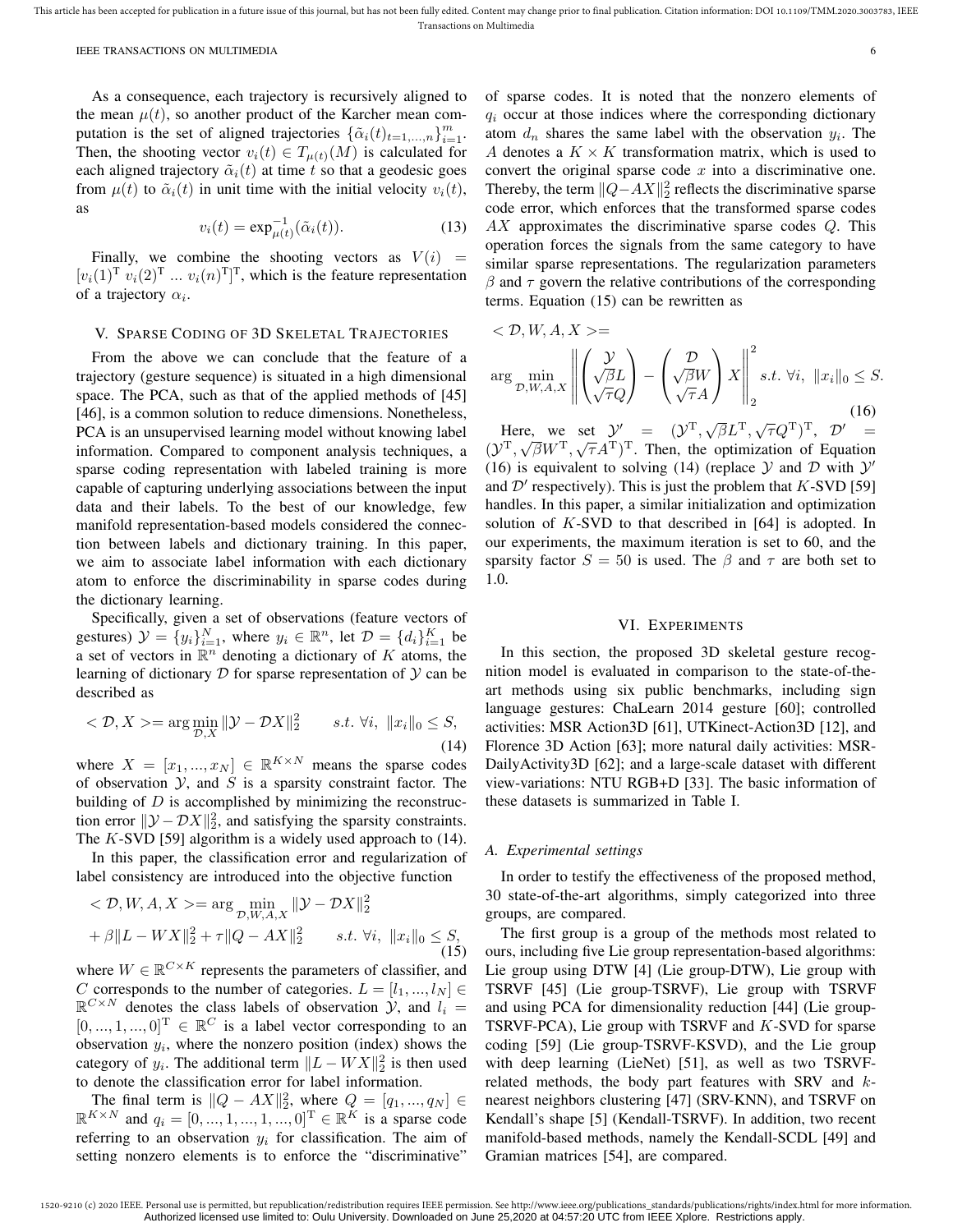TABLE I THE BASIC INFORMATION OF THE SIX BENCHMARK DATASETS.



Fig. 2. 20 gesture frames (with meanings in Italian and English) sampled from the ChaLearn 2014 [60] dataset.

The methods in the second group are based on classic feature representations, like HOJ3D [12], EigenJoints [13], actionlet ensemble (Actionlet) [17], HON4D [15], discriminative key-frames (Key-frames) [14], RVV with DTW (RVV-DTW) [10], and spatio-temporal naive Bayes nearest-neighbor (ST-NBNN) [25].

The last group includes fourteen deep learning methods, the HMM with a deep belief network (HMM-DBN) [6] and its extension (HMM-DBN-ext) [27], and four RNN-based approaches, namely LSTM [65], Deep LSTM [33], hierarchical RNN (HBRNN) [7], and spatio-temporal LSTM with trust gates (ST-LSTM-TG) [8], as well as eight CNN-based models: ModDrop (CNN) [28], Res-TCN [40], SkeleMotion [39], Clips-CNN-MTLN [29], STGC [41], GVFE and DH-TCN modules [43] incorporated with an ST-GCN [42] (GVFE + ST-GCN w/ DH-TCN), HCN [35], and AGC-LSTM [37] (please note that AGC-LSTM is a hybrid CNN-RNN architecture). These baseline results are collected from their original reports. Please note that several of the compared methods, like HMM-DBN-ext utilize both RGB-D and skeletal data, while the proposed method is based only on the 3D skeleton.

To analyze the effectiveness of the TSRVF on a product space of  $SO(3) \times \cdots \times SO(3)$  (SO3-TSRVF), we report its discriminative output without any further steps (such as PCA or sparse coding) on six datasets. We aim to compare the ability of dictionary learning. We also present the results of the classical coding, such as K-SVD [59] (SO3-TSRVF-KSVD) and the proposed sparse coding scheme (SO3-TSRVF-SC). For a fair comparison, we follow the same identification system as in [4] [5] [44] [45] [49] [59], in other words, an one-vs-

TABLE II

A COMPARISON OF RECOGNITION ACCURACY (%) WITH EXISTING SKELETON-BASED METHODS ON CHALEARN 2014 [60] DATASET (BEST: BOLD, SECOND BEST: UNDERLINED). \* THE METHODS USE SKELETON AND RGB-D DATA.

| Methods                   | Accuracy |
|---------------------------|----------|
| Lie group-DTW $[4]$       | 79.2     |
| Lie group-TSRVF [45]      | 91.8     |
| Lie group-TSRVF-PCA [44]  | 90.4     |
| Lie group-TSRVF-KSVD [59] | 91.5     |
| EigenJoints [13]          | 59.3     |
| ModDrop (CNN) [28]*       | 93.1     |
| HMM-DBN [6]               | 83.6     |
| HMM-DBN-ext [27]*         | 86.4     |
| <b>LSTM</b> [65]          | 82.0     |
| Ours (SO3-TSRVF)          | 92.1     |
| Ours (SO3-TSRVF-KSVD)     | 92.8     |
| Ours (SO3-TSRVF-SC)       | 93.2     |

all linear SVM classifier (with the parameter  $C$  set to 1.0) is employed.

# *B. ChaLearn 2014 gesture dataset*

The ChaLearn 2014 [60] is a gesture dataset with multimodality data, including RGB, depth, human body masks, and 3D skeletal joints from 27 subjects. This dataset collects 13 585 gesture video segments (Italian cultural gestures) from 20 classes. Fig. 2 displays frames sampled from each category of gesture. We adopt the evaluation protocol provided by the dataset which assigns 7 754 gesture sequences for training, 3 362 sequences for validation, and 2 742 sequences for testing. To the best of our knowledge, ChaLearn 2014 is one of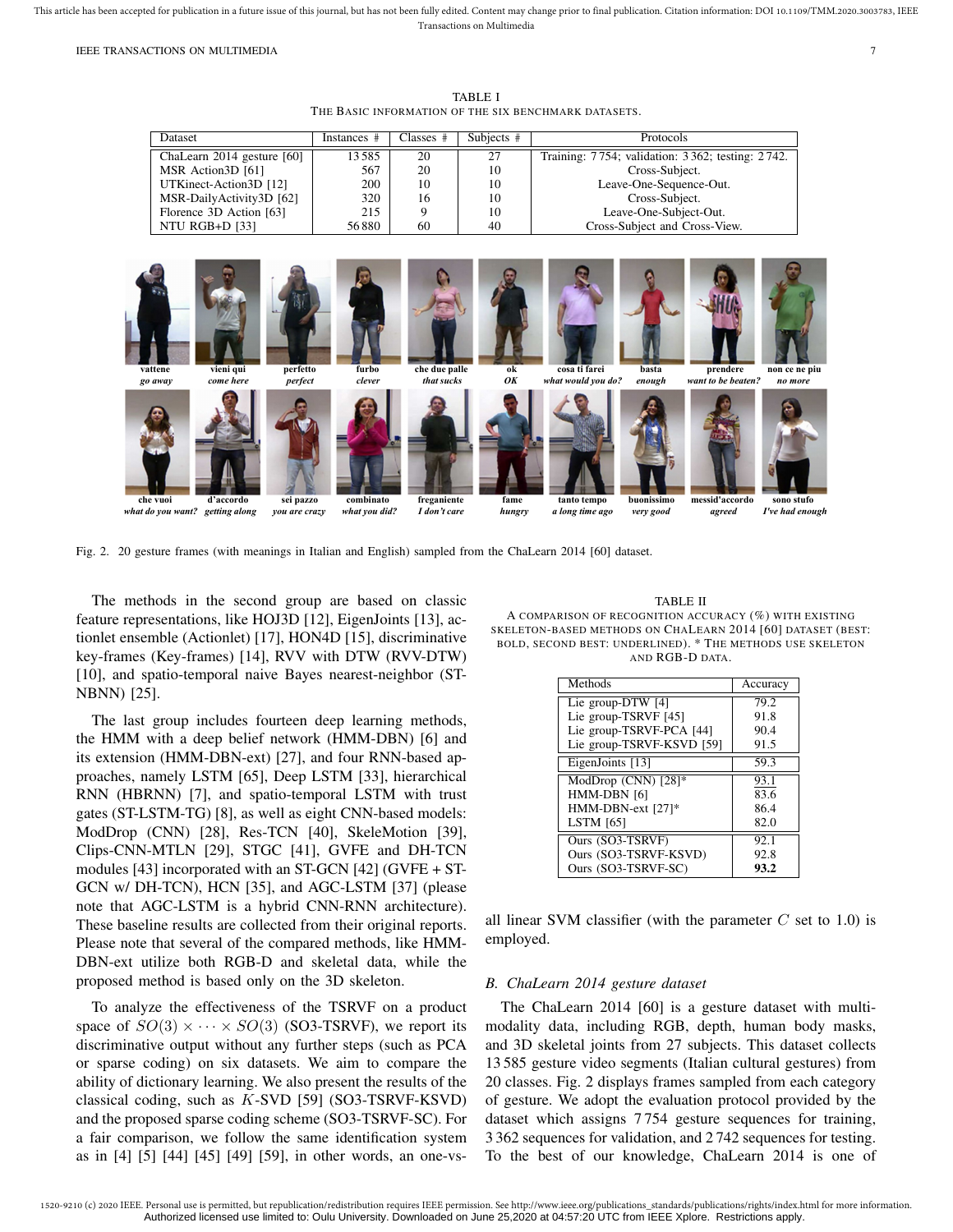

Fig. 3. A confusion matrix of the proposed method on ChaLearn 2014 [60] gesture dataset.

TABLE III A COMPARISON OF RECOGNITION ACCURACY (%) WITH EXISTING SKELETON-BASED METHODS ON MSR ACTION3D [61] DATASET (BEST: BOLD, SECOND BEST: UNDERLINED). \* THE METHODS USE SKELETON AND RGB-D DATA.

| Methods                   | Accuracy |
|---------------------------|----------|
| Lie group-DTW [4]         | 92.5     |
| Lie group-TSRVF [45]      | 87.7     |
| Lie group-TSRVF-PCA [44]  | 88.3     |
| Lie group-TSRVF-KSVD [59] | 87.6     |
| <b>SRV-KNN [47]</b>       | 92.1     |
| Kendall-TSRVF [5]         | 89.9     |
| Kendall-SCDL [49]         | 94.2     |
| EigenJoints [13]          | 82.3     |
| Actionlet [17]*           | 88.2     |
| HOJ3D [12]                | 78.9     |
| HON4D $[15]*$             | 88.9     |
| Key-frames [14]           | 91.7     |
| RVV-DTW [10]              | 93.4     |
| <b>ST-NBNN [25]</b>       | 94.8     |
| HMM-DBN [6]               | 82.0     |
| <b>LSTM</b> [65]          | 88.9     |
| <b>HBRNN</b> [7]          | 94.5     |
| ST-LSTM-TG [8]            | 94.8     |
| Ours (SO3-TSRVF)          | 93.4     |
| Ours (SO3-TSRVF-KSVD)     | 93.7     |
| Ours (SO3-TSRVF-SC)       | 94.6     |

the largest gesture datasets, so the aim of this challenge is to evaluate the proposed method for sign gestures based on the given test and training sequences. Table II demonstrates the detailed comparison with other methods. It can be seen that the proposed method achieves the highest recognition accuracy as 93.2%. The experimental results show the efficacy of SO3-TSRVF compared to Lie group-based approaches. It is noted that Lie group-DTW [4] only gets 79.2%, which is due to the performance of DTW being highly dependent on the reference sequences for each category and that empirical choice becomes complicated as the size of the dataset grows bigger. It can also be observed that the accuracy of LSTM [65] is 11 percentage points lower than the proposed method. Despite the fact that LSTM is designed for perceiving the contextual information, modeling the sequence with temporal dynamics is still difficult, particularly when the size of the training data is small. It is important to mention that ModDrop [28] was placed first in the Looking at People Challenge [60],



Fig. 4. A confusion matrix of the proposed method on MSR Action3D [61] dataset.

which uses the ChaLearn 2014 dataset as the benchmark. Please note that, without using RGB-D and audio data, our system could achieve a higher score than ModDrop.

The confusion matrix is shown in Fig. 3 to present the accuracy of the proposed method for individual gestures. As can be seen, for most categories, the proposed method achieves high precision. There is some confusion between similar gestures with very small values, like the *tanto tempo* (a long time a go) and *vieni qui* (come here) gestures, as well as the *furbo* (clever) and *buonissimo* (very good) gestures.

# *C. MSR Action3D dataset*

The MSR Action3D [61] is a dataset that is widely used to evaluate action recognition efficiency. MSR Action3D is very challenging where actions are highly similar to each other (e.g., *hammer* and *hand catch*) and have a typical large temporal misalignment. This dataset consists of 567 presegmented action instances, and 10 individuals executing 20 action classes. The MSR Action3D dataset is so popular that many researchers have reported their results using it. The same evaluation protocol is adopted for a fair comparison, namely the *Cross-Subject* testing as defined in [61], where half of the subjects are used for training (subjects numbers 1, 3, 5, 7, 9) and the rest are used for testing (2, 4, 6, 8, 10). We compare the proposed method with the stateof-the-art methods, the recognition accuracies on the MSR Action3D dataset are recorded in Table III. We can see that the proposed method achieves better performance than both Lie group-based and classical feature representation approaches. Again, the performance of the proposed sparse coding is superior to K-SVD coding-based methods. The accuracy of the proposed method is only 0.2% lower than the ST-LSTM-TG [8]. This shows that our approach performs a bit worse than the deep learning model with an ample size of data for training network parameters, while the score of ST-LSTM-TG on the UTKinect-Action3D [12] dataset is lower than ours (see Table IV). Also, the performance of the proposed method is slightly lower than the ST-NBNN [25]. In fact, the ST-NBNN is based on naive-Bayes nearest-neighbor (NBNN) distance matrices, and a specifically-designed tensor SVM is introduced to improve classification accuracy. However,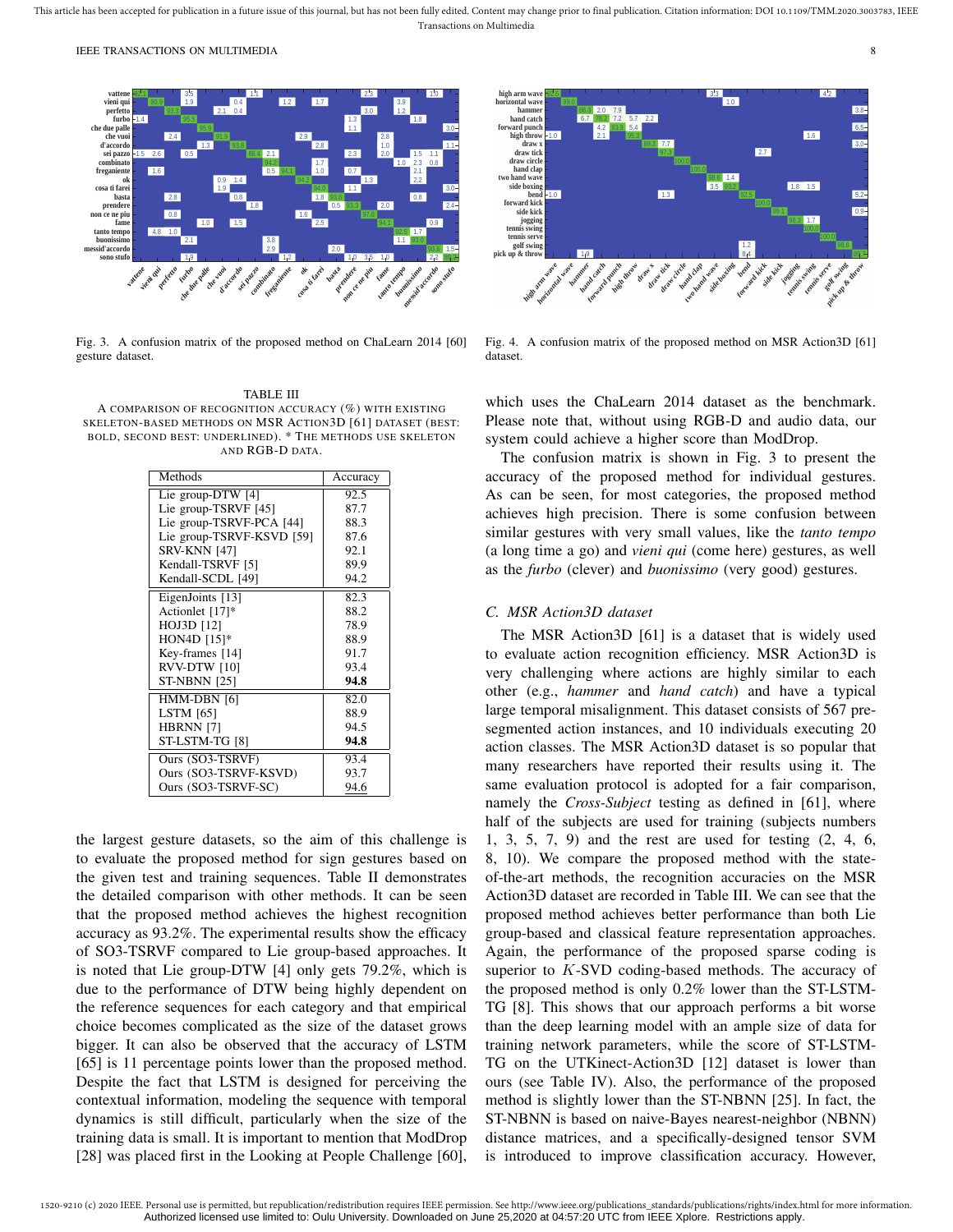TABLE IV A COMPARISON OF RECOGNITION ACCURACY (%) WITH EXISTING SKELETON-BASED METHODS ON UTKINECT-ACTION3D [12] DATASET (BEST: BOLD, SECOND BEST: UNDERLINED). \* THE METHODS USE SKELETON AND RGB-D DATA.

| Methods                   | Accuracy |
|---------------------------|----------|
| Lie group-DTW [4]         | 97.1     |
| Lie group-TSRVF [45]      | 94.5     |
| Lie group-TSRVF-PCA [44]  | 94.9     |
| Lie group-TSRVF-KSVD [59] | 92.7     |
| <b>SRV-KNN [47]</b>       | 91.5     |
| Kendall-TSRVF [5]         | 89.8     |
| Gramian matrix [54]       | 96.5     |
| Kendall-SCDL [49]         | 97.5     |
| EigenJoints [13]          | 92.4     |
| HOJ3D [12]                | 90.9     |
| HON4D [15]*               | 90.9     |
| <b>ST-NBNN [25]</b>       | 98.0     |
| ST-LSTM-TG [8]            | 97.0     |
| Ours (SO3-TSRVF)          | 96.8     |
| Ours (SO3-TSRVF-KSVD)     | 97.2     |
| Ours (SO3-TSRVF-SC)       | 97.5     |



Fig. 5. A confusion matrix of the proposed method on UTKinect-Action3D [12] dataset.

as mentioned when discussing the experimental settings, we only employ the linear SVM for classification, as with many comparative methods [4] [5] [44] [45] [59]. Actually, as reported in [25], with the same setting namely the NBNN with weight learning using linear SVM (NBNN+SVM) yields a worse score (92.4%) than ours. It is worth mentioning that the authors of [49] also offered the accuracy of Kendall-SCDL with the Bi-LSTM classifier (for both temporal modeling and classification). For a fair comparison, we only report the results of Kendall-SCDL with a linear SVM classifier in Table III (and in Tables IV and V). In Fig. 4, the accuracy of each action in the form of a confusion matrix is given. It can be found that the proposed method works very well on the MSR Action3D dataset.

## *D. UTKinect-Action3D dataset*

The multi-modal human action dataset UTKinect-Action3D [12] is a difficult benchmark due to its high intra-class variations. Another challenge of this dataset is the variations in the viewpoint, and there are occlusions caused by the

TABLE V A COMPARISON OF RECOGNITION ACCURACY (%) WITH EXISTING SKELETON-BASED METHODS ON FLORENCE 3D ACTION [63] DATASET (BEST: BOLD, SECOND BEST: UNDERLINED).

| Methods                   | Accuracy |
|---------------------------|----------|
| Lie group-DTW [4]         | 90.9     |
| Lie group-TSRVF [45]      | 89.5     |
| Lie group-TSRVF-PCA [44]  | 89.7     |
| Lie group-TSRVF-KSVD [59] | 89.6     |
| <b>SRV-KNN [47]</b>       | 87.0     |
| Gramian matrix [54]       | 88.1     |
| Kendall-SCDL [49]         | 92.3     |
| DBN-HMM [6]               | 87.5     |
| <b>LSTM</b> [65]          | 86.2     |
| Ours (SO3-TSRVF)          | 90.8     |
| Ours (SO3-TSRVF-KSVD)     | 91.9     |
| Ours (SO3-TSRVF-SC)       | 93.5     |

absence of some body-parts in the sensor's field of view. This dataset uses Kinect to capture 10 classes of actions. Each action is carried out twice by 10 subjects. As a consequence, a total of 200 action instances are collected in 20 videos. The available modalities are RGB images, depth maps, and skeletal joints. We obey the *Leave-One-Sequence-Out Cross Validation* setting of [12] that selects each sequence as the testing sample; in turn, regards other sequences as training samples and computes the average recognition rate (20 rounds of testing). Table IV reports the comparisons of the proposed method with some representative state-of-the-art methods. It is noticeable that the proposed method can yield superior performance over the deep learning model ST-LSTM-TG [8]. This is not surprising because a large number of sequences are required for training such an RNN-based network, but compared to a dataset like MSR Action3D [61], the size of UTKinect-Action3D is rather small. It can be seen that our solution outperforms all approaches except the ST-NBNN [25]. This indicates that our method, using relative geometry (rotations), can handle viewpoint variations very well. In the last subsection, we discussed that the ST-NBNN may benefit from the tensor SVM classifier. As reported in [25], the recognition accuracy of NBNN+SVM on UTKinect-Action3D is only 94%. It is noted that the Gramian matrix [54] reported its scores not only with full body but also with the body parts fusion (BP fusion). Obviously, using a late fusion of classifiers (based on the body parts) would be beneficial and boost performance. For a fair comparison, the result of the Gramian matrix with the full-body (the whole skeleton) is given in Table IV (and in Table V). In addition, the confusion matrix of the proposed method is shown in Fig. 5. Clearly, in all the cases, a good accuracy score is achieved for all activities.

# *E. Florence 3D Action dataset*

We also test the proposed method on the popular Florence 3D Action dataset [63]. The Florence 3D Action dataset collected nine classes of action. Each action is carried out for two or three times by 10 subjects. As a result, a total of 215 action sequences are captured. This dataset includes two inputs: RGB frames and the 3D coordinates of skeleton

<sup>1520-9210 (</sup>c) 2020 IEEE. Personal use is permitted, but republication/redistribution requires IEEE permission. See http://www.ieee.org/publications\_standards/publications/rights/index.html for more information. Authorized licensed use limited to: Oulu University. Downloaded on June 25,2020 at 04:57:20 UTC from IEEE Xplore. Restrictions apply.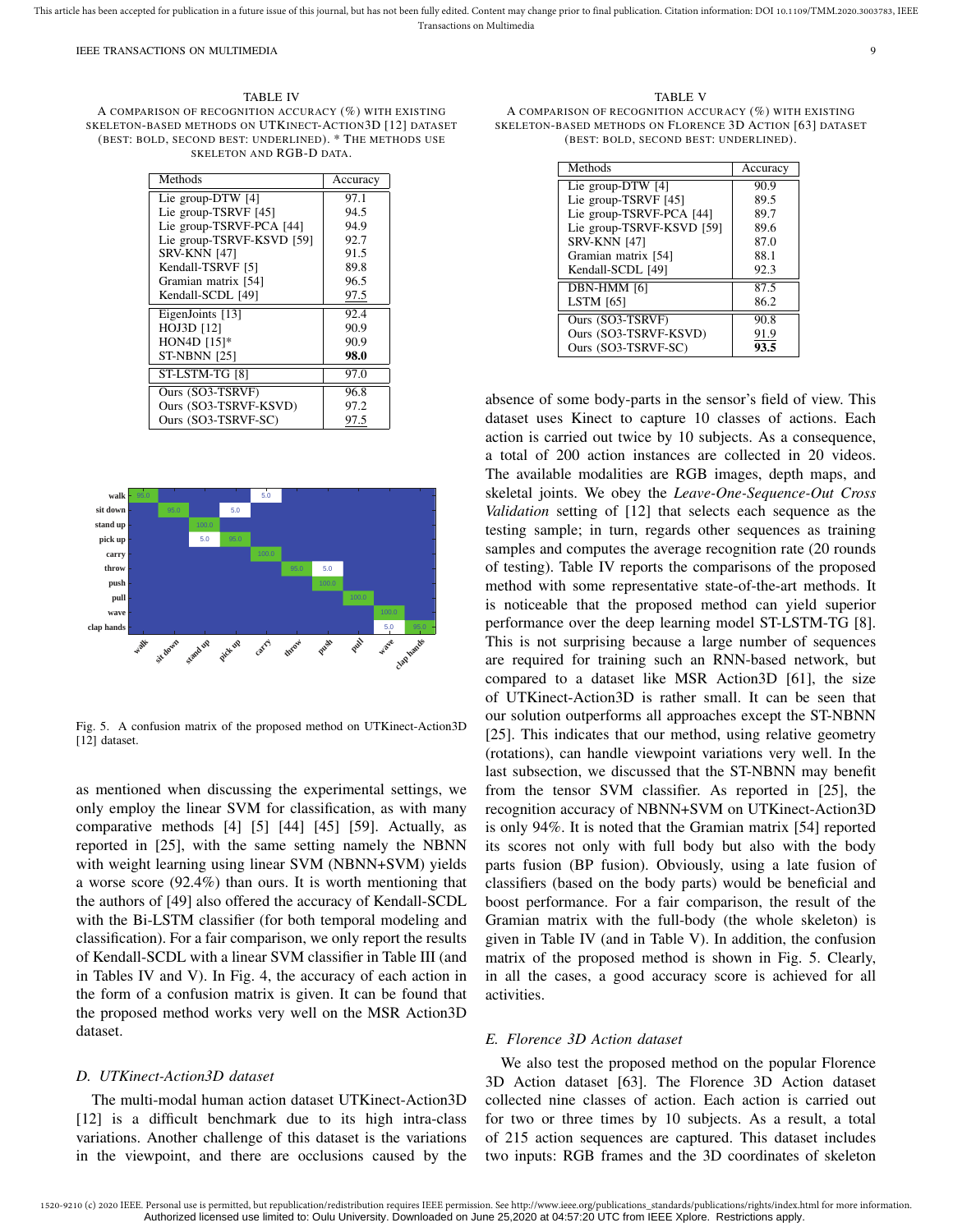TABLE VI A COMPARISON OF RECOGNITION ACCURACY (%) WITH EXISTING SKELETON-BASED METHODS ON MSR-DAILYACTIVITY3D [62] DATASET (BEST: BOLD, SECOND BEST: UNDERLINE). \* THE METHODS USE SKELETON AND RGB-D DATA.

| Methods                   | Accuracy |
|---------------------------|----------|
| Lie group-DTW [4]         | 90.3     |
| Lie group-TSRVF [45]      | 88.9     |
| Lie group-TSRVF-PCA [44]  | 90.3     |
| Lie group-TSRVF-KSVD [59] | 89.5     |
| Kendall-TSRVF [5]         | 70.0     |
| Actionlet [17]*           | 85.5     |
| HON4D [15]*               | 80.0     |
| Key-frames [14]           | 73.8     |
| Ours (SO3-TSRVF)          | 89.7     |
| Ours (SO3-TSRVF-KSVD)     | 90.5     |
| Ours (SO3-TSRVF-SC)       | 91.2     |

joints. The challenges of this dataset are the similarity between action classes and the high intra-class variations as the same action can be done by different hands. Due to a few skeletal joints (the skeletons are composed of 15 joints), some types of action are hard to distinguish, such as *drink from a bottle*, *answer phone* and *read watch*. To test the proposed method, we follow [63] and employ the same *Leave One Subject Out* experimental protocol. A complete comparison with previous studies is reported in Table V. Our approach achieved a classification accuracy of 93.5%, which is the highest score of all the comparative algorithms.

## *F. MSR-DailyActivity3D dataset*

The MSR-DailyActivity3D dataset [63] is designed to cover daily activities that are recorded using a Kinect V1. The captured skeletons of MSR-DailyActivity3D are noisier than other datasets. In particular, many activities involve humanobject interactions, such as the *use laptop* and *play guitar*, where joints are occurred by objects, thus the resulting estimations of joints are almost random. Another challenging part here is each subject performs an activity twice, once in a standing position and once in a sitting position. To evaluate the performance of the proposed method on such natural daily activities, we report the results on MSR-DailyActivity3D. This dataset collects 16 types of activity from 10 subjects. Each of the subjects performs an activity twice, so there are 320 sequences in total. We follow the dataset's evaluation protocol and apply the *Cross-Subject* setting to evaluate the proposed method. Namely, half of the subjects (IDs 1, 2, 3, 4, 5) are used for gathering training data, while the other half are used for gathering testing data. We summarize the classification accuracy results in Table VI. It can be seen that the proposed method achieved the highest score in all comparative methods. In fact, the existing approaches use either joint positions or the angles between bones to represent a human skeleton. In our work, we model each skeleton as the relative 3D rotations between all pairs of bones. Compared to the absolute coordinates or the angles of connected bones, our method considers any possible or latency relationships between bones (they may or may not be directly connected). For example, the relationship between the two hands is important for recognizing classes such as *read*

TABLE VII A COMPARISON OF RECOGNITION ACCURACY (%) WITH EXISTING SKELETON-BASED METHODS ON NTU RGB+D [33] DATASET (BEST: BOLD, SECOND BEST: UNDERLINED).

| Methods                           | Accuracy      |            |
|-----------------------------------|---------------|------------|
|                                   | Cross-Subject | Cross-View |
| Lie group-DTW $[4]$               | 50.1          | 52.8       |
| LieNet [51]                       | 61.4          | 67.0       |
| Kendall-SCDL [49]                 | 73.9          | 83.0       |
| HOJ3D [12]                        | 32.4          | 22.3       |
| <b>HON4D</b> [15]                 | 30.6          | 7.3        |
| HBRNN [7]                         | 59.1          | 64.0       |
| Deep LSTM [33]                    | 60.7          | 67.3       |
| ST-LSTM-TG [8]                    | 69.2          | 77.7       |
| Res-TCN [40]                      | 74.3          | 83.1       |
| SkeleMotion [39]                  | 76.5          | 84.7       |
| Clips-CNN-MTLN [29]               | 79.6          | 84.8       |
| <b>STGC [41]</b>                  | 74.9          | 86.3       |
| GVFE + ST-GCN [42] w/ DH-TCN [43] | 79.1          | 88.2       |
| <b>HCN</b> [35]                   | 86.5          | 91.1       |
| AGC-LSTM [37]                     | 87.5          | 93.5       |
| Ours (SO3-TSRVF)                  | 61.5          | 69.2       |
| Ours (SO3-TSRVF-KSVD)             | 69.0          | 78.4       |
| Ours (SO3-TSRVF-SC)               | 74.7          | 86.3       |

*book* and *use laptop*. However, it is difficult for conventional methods to capture the dependency between the two hands since they are not connected physically. In particular, using only the rotations makes the skeletal representation scaleinvariant, this is an important advantage when dealing with the noisy skeletons extracted with an RGB-D senor. Besides, to further limit the effect of noises, we follow [4] [44] and use the interpolation algorithm to perform the temporal smoothing on trajectories (please refer to [4] for the details).

# *G. NTU RGB+D dataset*

The NTU RGB+D [33] (in total, 56 880 video clips) is currently one of the largest datasets with 3D skeletons, and it is the most widely used for testing indoor-captured action recognition. In order to provide a fair comparison with recent action/gesture recognition methods, we report the scores of the proposed approach on this dataset since most of the recent work has been evaluated on it. NTU RGB+D contains 60 action categories, and 40 subjects (performers) have attended the data collection. The skeletons were detected by the Kinect V2, and there are 25 joints for each subject. Each video has no more than two subjects. More specifically, NTU RGB+D includes single-actor actions, which are from class 1 to 49, and two-actor actions, which are from class 50 to 60. In video capturing, each action is recorded simultaneously by three cameras at the same height but with different horizontal angles:  $-45^\circ$ ,  $0^\circ$ , and  $+45^\circ$ . As such, as something not merely provided the common *Cross-Subject* protocol, the authors of NTU RGB+D also recommended the *Cross-View* evaluation. Namely, in the *Cross-View* protocol, the training set contains 37 920 clips that were captured by cameras #2 and #3, and the validation set contains 18 960 clips from camera #1. In the *Cross-Subject* protocol, the training set contains 40 320 clips performed by 20 subjects, and the remaining 16 560 clips from the remaining 20 subjects are used for validation. We follow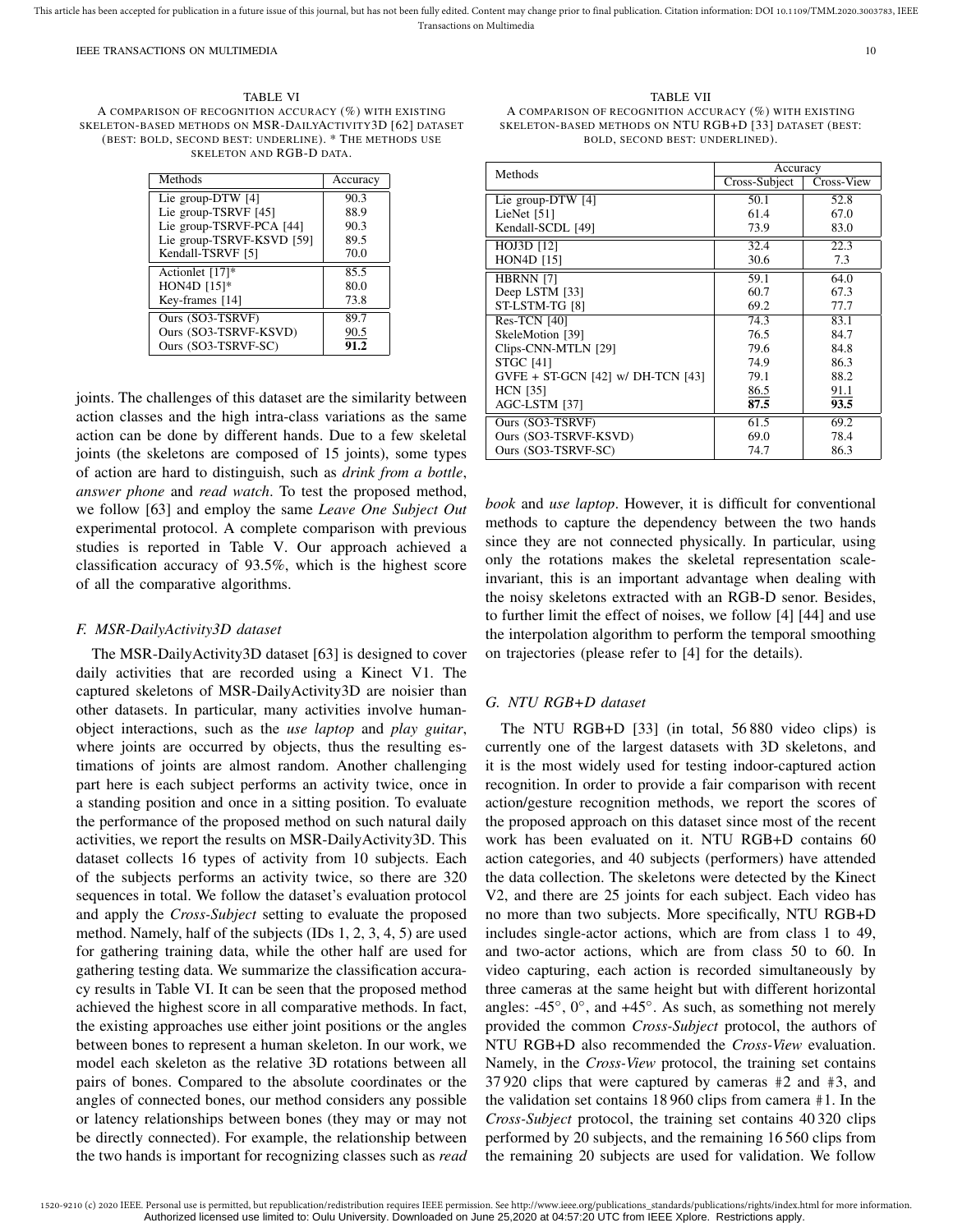This article has been accepted for publication in a future issue of this journal, but has not been fully edited. Content may change prior to final publication. Citation information: DOI 10.1109/TMM.2020.3003783, IEEE Transactions on Multimedia

IEEE TRANSACTIONS ON MULTIMEDIA 11

TABLE VIII THE COMPUTATIONAL EFFICIENCY OF EACH STEP IN THE PROPOSED METHOD (PROCESSING A SEQUENCE OF THE FLORENCE 3D ACTION DATASET [63]).

| Pipeline Steps                 | Implementation | Time (sec) |
|--------------------------------|----------------|------------|
| Feature extraction             | <b>MATLAB</b>  | 0.116      |
| Karcher mean $(Eq. (12))$      | MATLAB, C++    | 1.564      |
| Shooting vector $(Eq. (13))$   | <b>MATLAB</b>  | 0.037      |
| Dictionary learning (Eq. (15)) | <b>MATLAB</b>  | 0.249      |
| Classification                 | <b>MATLAB</b>  | 0.001      |
| In total                       |                | 1.967      |

this convention and report the recognition accuracy of the two protocols.

The results for this dataset are presented in Table VII. Obviously, our approach (SO3-TSRVF-SC) outperforms other manifold-based models (Lie group-DTW [4], LieNet [51], and Kendall-SCDL [49]) for both protocols *Cross-View* and *Cross-Subject*. This could prove our method's ability to handle largescale datasets compared to conventional manifold approaches. It is noted that our method obtained better scores than approaches based on the RNN. Although the proposed method is not based on deep learning, our performance is competitive with the *Cross-View* protocol, even when compared to the dominant CNN-based models. More specifically, our method is superior (or equal) to the Res-TCN, SkeleMotion, Clips-CNN-MTLN, and STGC, with the exception of [43] [35] [37]. The authors of [37] also provided the score by the late fusion of joint-based (full-body) and part-based AGC-LSTM. However, most of the compared methods only use full-body joints. For a fair comparison, the result of the joint-based AGC-LSTM is reported in Table VII. In our method, we explicitly model the 3D geometric relationships between bones using the relative rotations-based  $SO(3)$ . This feature has natural stability and consistency. For example, if a pair of bones undergo the same rotation, their relative geometry matrix is not altered. Also, this feature can be invariant to the subject's orientation in the scene. The evolution results of the *Cross-View* challenge have demonstrated the efficiency of our method (SO3-TSRVF), which outperforms all other manifold-related models. For instance, it exceeds LieNet [51]. As reported in [49], using the raw data of Kendall's shape space representations (without sparse coding SCDL), the classification accuracy is 56.5%, obviously inferior to ours. Also, the performance of SO3- TSRVF is better than an RNN-based HBRNN and Deep LSTM. Compared to the absolute locations of the skeleton, the relative rotations provide a more meaningful description, and the *Cross-View* testing could clearly benefit.

In addition, with the *Cross-View* and *Cross-Subject* protocols, the SO3-TSRVF after a sparse coding with labeled learning, is remarkably boosted (by 13% and 17%). This demonstrates the efficiency of our model on the large-scale dataset that the resulting codes are more discriminative than the original data.

## *H. Computational efficiency*

The computational efficiency of the proposed method was evaluated on a PC with Intel Core i7 CPU and 16 GB RAM.

TABLE IX A COMPARISON OF REPRESENTATIONAL DIMENSION WITH STATE-OF-THE-ART MANIFOLD-BASED METHODS ON MSR ACTION3D [61] DATASET.

| Methods                  | Accuracy $(\% )$ | Dimension     |
|--------------------------|------------------|---------------|
| Lie group-DTW $[4]$      | 92.5             | 155952        |
| Lie group-TSRVF [45]     | 87.7             | 155952        |
| Lie group-TSRVF-PCA [44] | 88.3             | 250           |
| <b>SRV-KNN [47]</b>      | 92.1             | 60000         |
| Ours (SO3-TSRVF)         | 93.4             | 77976         |
| Ours (SO3-TSRVF-SC)      | 94.6             | 50 (sparsity) |

Our method has been implemented in MATLAB and C++. In Table. VIII, we report the average processing time of each step performed on the Florence 3D Action dataset, where the average length of sequences is 35 frames. It is noted that only the temporal alignment (Eq.  $(11)$ ) is a C++ implementation of the dynamic programming algorithm, while other steps are implemented in MATLAB. As presented in Table VIII, during the training, the average time of the proposed method required to process a (skeletal) sequence is 1.967 seconds. In the same experimental setting, Lie group-DTW [4] spends more than six seconds classifying an action. This is not surprising since Lie group-DTW relies on the time-consuming steps of DTW and FTP, which sum up to costing around five seconds per sequence. There is no dictionary learning procedure in the Lie group-TSRVF [45], its representational dimension is 38 220, which is 764 times over the dimension of our SO3-TSRVF-SC (with sparsity  $S = 50$ ), please see the following analysis of the models' representational dimension for details. The computational complexity of the (training) linear SVM is  $O(dn)$ , where n and d are the number and dimension of samples, respectively. Moreover, if the samples have extremely sparse feature vectors with the sparsity  $S$ , the computational complexity turns to  $O(Sn)$  [66]. SO3-TSRVF-SC only spends 0.001 seconds for the classification, while the same step of the Lie group-TSRVF costs about 0.8 seconds. As a result, the whole computational cost of Lie group-TSRVF is higher than that of our method. The computational time of Lie group-TSRVF-PCA [44] and Lie group-TSRVF-KSVD [59] are similar to ours. However, their performances are obviously inferior to the SO3-TSRVF-SC, as shown in Table V where their accuracies are nearly 4 percentage points lower than our method. As noted in SRV-KNN [47], its processing speed is faster than the proposed method, but the classification performance of SO3-TSRVF-SC surpasses SRV-KNN by 6.5%. Because the implementations of the Gramian matrix [54] and Kendall-SCDL [49] are not publicly available, we cannot present their computational costs. Nevertheless, as reported for the Kendall-TSRVF [5], where the model is also based on the Kendall's shape space, its average time of processing a skeletal sequence is 2.85 seconds (on a 3.1 GHz CPU machine). As we know, deep learning methods can reduce the need for feature engineering. However, they require a long time to train a huge amount of network parameters. For example, LSTM [65] needs more than two hours to accomplish the training on the Florence 3D Action dataset (215 action sequences).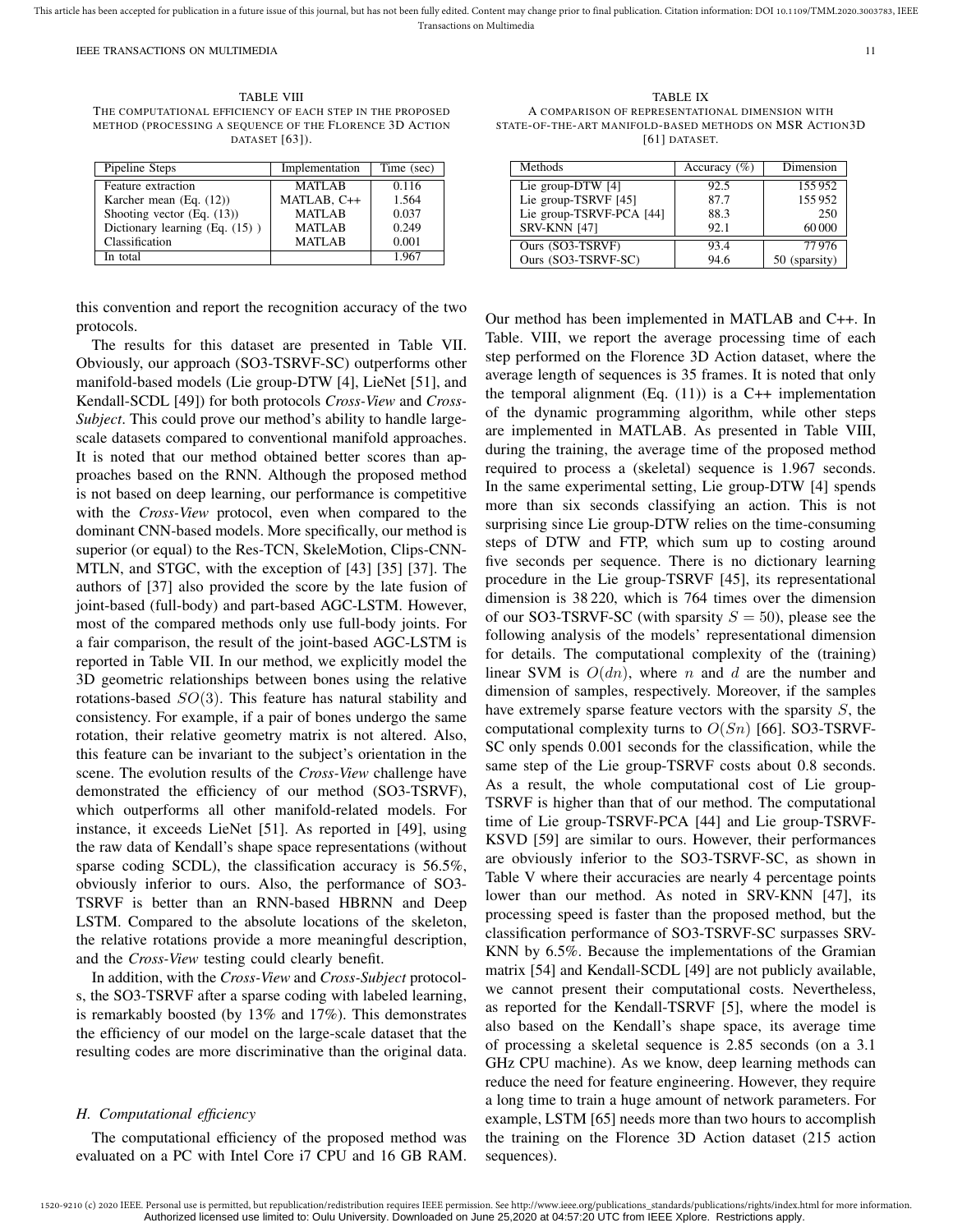Obviously, in the proposed method, the dominant cost comes from the computation of the Karcher mean. The multikernel GPU can be utilized to speed up our model via parallelized processing on sequences since the computational time of the Karcher mean depends on the number of sequences. After having obtained the Karcher mean, in the testing stage, the processing time required to classify a sequence is less than half a second, which points to a real-time system potential. To evaluate the observational latency of the proposed method, we report how the accuracy depends on the duration of observation. Here, this latency is analyzed on the MSR Action3D dataset [61], where the accuracy is computed by processing only a fraction of the sequence, such as observing 25%, 50%, and 75% of the frames (skeletons). Correspondingly, the classification accuracies are 59.7%, 86.4%, and 92.6%. The results have shown that an accuracy close to the best is obtained by processing just 75% of the sequences. We can also notice that even only half of the sequence is sufficient to guarantee an accuracy over 85%.

As we know, the key target of coding is to reduce the complexity of search and retrieval in the latent spaces. In this paper, we propose a sparse coding scheme to learn a dictionary with the discriminative and representative atoms. Here, to further verify the efficiency of our coding method, we compare the representational dimension with the stateof-the-art methods. As mentioned at the end of Section IV, in our model, the feature representation of a video sequence is the combined shooting vectors (SO3-TSRVF) of a skeletal trajectory. Because a shooting vector of  $SO(3)$  is in a tangent space  $\mathbb{R}^3$ , the Euclidean representation of a human skeleton is in the space  $\mathbb{R}^{6C_M^2}$  (please see the end of Section III). If a video sequence has  $N$  frames (a trajectory with  $N$  points), then the eventual dimension of our feature vector is  $6C_M^2 \times \mathcal{N}$ . Let us take the MSR Action3D [61] dataset for example, each skeleton has 19 bones and 20 joints, so  $M = 19$ . Following the setting of [4] [44], all the (action) sequences in a dataset are interpolated to have the same length  $N$ , which has been set to 76 for the MSR Action3D dataset. Therefore, the representational dimension of SO3-TSRVF is 77 976. Because the Lie algebra  $\mathfrak{se}(3)$  is in the space  $\mathbb{R}^6$ , the dimension of Lie group-based models is 155 952, which is twice that of SO3- TSRVF. As noted in Section V, the sparsity constraint factor of the proposed sparse coding is set to 50, which means the representational dimension of our SO3-TSRVF-SC is much smaller than the SO3-TSRVF and Lie group-based methods. However, as reported on all the above datasets, the classification results of SO3-TSRVF-SC are always better than others. It can be concluded that the redundancy data can be reduced by our method to a discriminative sparse code with a low computational cost. Also, on MSR Action3D [61] dataset, we summarize the representational dimension (with classification accuracy) of state-of-the-art manifold-based methods in Table IX. Clearly, our method archived the highest score with the smallest representational dimension. These results proved that our method can learn meaningful relations between bones and discard the redundancies efficiently.

# VII. CONCLUSION

A new human gesture recognition method is proposed in this paper. We represented a 3D human skeleton as a point in the product space of the special orthogonal group  $SO(3)$ , due to this, a human gesture can be described as a trajectory in the Riemannian manifold space. In order to consider re-parametrization invariance properties for trajectory analysis, we generalize the TSRVF to obtain a time-warping invariant metric for comparing trajectories. Furthermore, a sparse coding scheme of skeletal trajectories is proposed by carefully considering the labeling information with each atom to enforce the discriminant validity of the dictionary. Experiments show that the proposed method has achieved state-of-the-art performances. Possible directions for future work include researching end-to-end deep network architecture in the manifold space in order to address the issues of 3D skeletal gesture recognition.

## **REFERENCES**

- [1] J. Shotton, T. Sharp, A. Kipman, A. Fitzgibbon, M. Finocchio, A. Blake, M. Cook, and R. Moore, "Real-time human pose recognition in parts from single depth images," *Commun. ACM*, vol. 56, no. 1, pp. 116–124, 2013.
- [2] L. L. Presti and M. La Cascia, "3D skeleton-based human action classification: A survey," *Pattern Recognit.*, vol. 53, pp. 130–147, 2016.
- [3] F. Han, B. Reily, W. Hoff, and H. Zhang, "Space-time representation of people based on 3D skeletal data: A review," *Comput. Vis. Image Underst.*, vol. 158, pp. 85–105, 2017.
- [4] R. Vemulapalli, F. Arrate, and R. Chellappa, "Human action recognition by representing 3D skeletons as points in a Lie group," in *Proc. IEEE Conf. Comput. Vis. Pattern Recognit.* IEEE, 2014, pp. 588–595.
- [5] B. B. Amor, J. Su, and A. Srivastava, "Action recognition using rateinvariant analysis of skeletal shape trajectories," *IEEE Trans. Pattern Anal. Mach. Intell.*, vol. 38, no. 1, pp. 1–13, 2016.
- [6] D. Wu and L. Shao, "Leveraging hierarchical parametric networks for skeletal joints based action segmentation and recognition," in *Proc. IEEE Conf. Comput. Vis. Pattern Recognit.* IEEE, 2014, pp. 724–731.
- [7] Y. Du, W. Wang, and L. Wang, "Hierarchical recurrent neural network for skeleton based action recognition," in *Proc. IEEE Conf. Comput. Vis. Pattern Recognit.* IEEE, 2015, pp. 1110–1118.
- [8] J. Liu, A. Shahroudy, D. Xu, and G. Wang, "Spatio-temporal LSTM with trust gates for 3D human action recognition," in *Proc. Eur. Conf. Comput. Vis.* Springer, 2016, pp. 816–833.
- [9] J. Liu, G. Wang, P. Hu, L.-Y. Duan, and A. C. Kot, "Global contextaware attention LSTM networks for 3D action recognition," in *Proc. IEEE Conf. Comput. Vis. Pattern Recognit.*, 2017, pp. 1647–1656.
- [10] Y. Guo, Y. Li, and Z. Shao, "RRV: A spatiotemporal descriptor for rigid body motion recognition," *IEEE Trans. Cybern.*, 2017.
- [11] X. Liu and G. Zhao, "3D skeletal gesture recognition via sparse coding of time-warping invariant Riemannian trajectories," *Int. Conf. Multimed. Modeling*, pp. 678–690, 2019.
- [12] L. Xia, C. C. Chen, and J. K. Aggarwal, "View invariant human action recognition using histograms of 3D joints," in *Proc. IEEE Conf. Comput. Vis. Pattern Recognit. Workshops*. IEEE, 2012, pp. 20–27.
- [13] X. Yang and Y. Tian, "Eigenjoints-based action recognition using naivebayes-nearest-neighbor," in *Proc. IEEE Conf. Comput. Vis. Pattern Recognit. Workshops*. IEEE, 2012, pp. 14–19.
- [14] M. Zanfir, M. Leordeanu, and C. Sminchisescu, "The moving pose: An efficient 3D kinematics descriptor for low-latency action recognition and detection," in *Proc. IEEE Int. Conf. Comput. Vis.*, 2013, pp. 2752–2759.
- [15] O. Oreifej and Z. Liu, "HON4D: Histogram of oriented 4D normals for activity recognition from depth sequences," in *Proc. IEEE Conf. Comput. Vis. Pattern Recognit.*, 2013, pp. 716–723.
- [16] F. Ofli, R. Chaudhry, G. Kurillo, R. Vidal, and R. Bajcsy, "Sequence of the most informative joints (SMIJ): A new representation for human skeletal action recognition," *J Vis. Commun. Image Represent.*, vol. 25, no. 1, pp. 24–38, 2014.
- [17] J. Wang, Z. Liu, Y. Wu, and J. Yuan, "Learning actionlet ensemble for 3D human action recognition," *IEEE Trans. Pattern Anal. Mach. Intell.*, vol. 36, no. 5, pp. 914–927, 2014.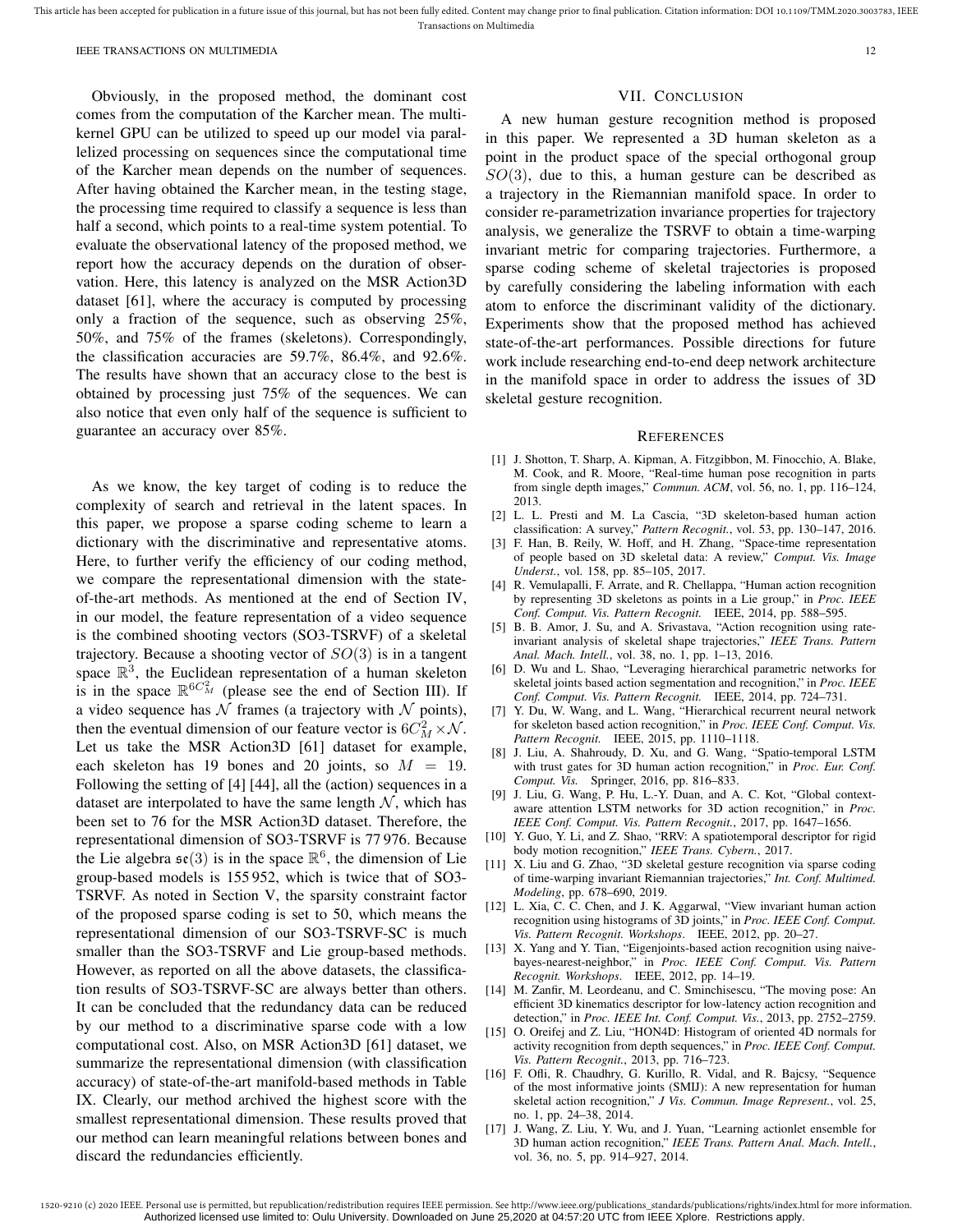- [18] J. Sung, C. Ponce, B. Selman, and A. Saxena, "Unstructured human activity detection from RBGD images," in *Proc. IEEE Conf. Robot. Autom.* IEEE, 2012, pp. 842–849.
- [19] B. Packer, K. Saenko, and D. Koller, "A combined pose, object, and feature model for action understanding." in *Proc. IEEE Conf. Comput. Vis. Pattern Recognit.*, 2012, pp. 1378–1385.
- [20] F. Lv and R. Nevatia, "Recognition and segmentation of 3D human action using HMM and multi-class adaboost," *Proc. Eur. Conf. Comput. Vis.*, pp. 359–372, 2006.
- [21] L. Piyathilaka and S. Kodagoda, "Gaussian mixture based HMM for human daily activity recognition using 3D skeleton features," in *Proc. IEEE Conf. Ind. Electron. Appl.* IEEE, 2013, pp. 567–572.
- [22] H. Koppula and A. Saxena, "Anticipating human activities using object affordances for reactive robotic response," *IEEE Trans. Pattern Anal. Mach. Intell.*, vol. 38, no. 1, pp. 14–29, 2016.
- [23] C. Wu, J. Zhang, S. Savarese, and A. Saxena, "Watch-n-patch: Unsupervised understanding of actions and relations," in *Proc. IEEE Conf. Comput. Vis. Pattern Recognit.*, 2015, pp. 4362–4370.
- [24] X. Cai, W. Zhou, L. Wu, J. Luo, and H. Li, "Effective active skeleton representation for low latency human action recognition," *IEEE Trans. Multimed.*, vol. 18, no. 2, pp. 141–154, 2016.
- [25] J. Weng, C. Weng, and J. Yuan, "Spatio-temporal naive-bayes nearestneighbor (ST-NBNN) for skeleton-based action recognition," in *Proc. IEEE Conf. Comput. Vis. Pattern Recognit.*, 2017.
- [26] L. Wang, D. Q. Huynh, and P. Koniusz, "A comparative review of recent Kinect-based action recognition algorithms," *IEEE Trans. Image Process.*, vol. 29, pp. 15–28, 2019.
- [27] D. Wu, L. Pigou, P. J. Kindermans, N. Le, L. Shao, J. Dambre, and J. M. Odobez, "Deep dynamic neural networks for multimodal gesture segmentation and recognition." *IEEE Trans. Pattern Anal. Mach. Intell.*, vol. 38, no. 8, pp. 1583–1597, 2016.
- [28] N. Neverova, C. Wolf, G. Taylor, and F. Nebout, "ModDrop: Adaptive multi-modal gesture recognition," *IEEE Trans. Pattern Anal. Mach. Intell.*, vol. 38, no. 8, pp. 1692–1706, 2016.
- [29] O. Ke, M. Bennamoun, S. An, F. Sohel, and F. Boussaid, "A new representation of skeleton sequences for 3D action recognition," in *Proc. IEEE Conf. Comput. Vis. Pattern Recognit.*, 2017.
- [30] B. Mahasseni and S. Todorovic, "Regularizing long short term memory with 3D human-skeleton sequences for action recognition," in *Proc. IEEE Conf. Comput. Vis. Pattern Recognit.* IEEE, June 2016, pp. 3054– 3062.
- [31] Y. Li, C. Lan, J. Xing, W. Zeng, C. Yuan, and J. Liu, "Online human action detection using joint classification-regression recurrent neural networks," in *Proc. Eur. Conf. Comput. Vis.* Springer, 2016, pp. 203– 220.
- [32] W. Zhu, C. Lan, J. Xing, W. Zeng, Y. Li, L. Shen, X. Xie *et al.*, "Cooccurrence feature learning for skeleton based action recognition using regularized deep LSTM networks." in *Proc. AAAI Conf. Artif. Intell.*, vol. 2, 2016, p. 8.
- [33] A. Shahroudy, J. Liu, T.-T. Ng, and G. Wang, "NTU RGB+D: A large scale dataset for 3D human activity analysis," in *Proc. IEEE Conf. Comput. Vis. Pattern Recognit.*, 2016, pp. 1010–1019.
- [34] S. Zhang, Y. Yang, J. Xiao, X. Liu, Y. Yang, D. Xie, and Y. Zhuang, "Fusing geometric features for skeleton-based action recognition using multilayer LSTM networks," *IEEE Trans. Multimed.*, vol. 20, no. 9, pp. 2330–2343, 2018.
- [35] C. Li, Q. Zhong, D. Xie, and S. Pu, "Co-occurrence feature learning from skeleton data for action recognition and detection with hierarchical aggregation," in *Proc. 27th Int. Joint Conf. Artif. Intell.*, 2018, pp. 786– 792.
- [36] Z. Fan, X. Zhao, T. Lin, and H. Su, "Attention-based multiview reobservation fusion network for skeletal action recognition," *IEEE Trans. Multimed.*, vol. 21, no. 2, pp. 363–374, 2019.
- [37] C. Si, W. Chen, W. Wang, L. Wang, and T. Tan, "An attention enhanced graph convolutional LSTM network for skeleton-based action recognition," in *Proc. IEEE Conf. Comput. Vis. Pattern Recognit.*, 2019, pp. 1227–1236.
- [38] X. Liu, H. Shi, X. Hong, H. Chen, D. Tao, and G. Zhao, "3D skeletal gesture recognition via hidden states exploration," *IEEE Trans. Image Process.*, vol. 29, pp. 4583–4597, 2020.
- [39] C. Caetano, J. Sena, F. Brémond, J. A. Dos Santos, and W. R. Schwartz, "SkeleMotion: A new representation of skeleton joint sequences based on motion information for 3D action recognition," in *IEEE Int. Conf. Advan. Vid. Signal Surv.* IEEE, 2019, pp. 1–8.
- [40] T. S. Kim and A. Reiter, "Interpretable 3D human action analysis with temporal convolutional networks," in *Proc. IEEE Conf. Comput. Vis. Pattern Recognit. Workshops*. IEEE, 2017, pp. 1623–1631.
- [41] C. Li, Z. Cui, W. Zheng, C. Xu, and J. Yang, "Spatio-temporal graph convolution for skeleton based action recognition," in *AAAI Conf. Artif. Intell.*, 2018.
- [42] S. Yan, Y. Xiong, and D. Lin, "Spatial temporal graph convolutional networks for skeleton-based action recognition," in *AAAI Conf. Artif. Intell.*, 2018.
- [43] K. Papadopoulos, E. Ghorbel, D. Aouada, and B. Ottersten, "Vertex feature encoding and hierarchical temporal modeling in a spatialtemporal graph convolutional network for action recognition," *arXiv preprint arXiv:1912.09745*, 2019.
- [44] R. Anirudh, P. Turaga, J. Su, and A. Srivastava, "Elastic functional coding of human actions: From vector-fields to latent variables," in *Proc. IEEE Conf. Comput. Vis. Pattern Recognit.*, 2015, pp. 3147–3155.
- [45] J. Su, S. Kurtek, E. Klassen, and A. Srivastava, "Statistical analysis of trajectories on Riemannian manifolds: bird migration, hurricane tracking and video surveillance," *Ann. Appl. Stat.*, pp. 530–552, 2014.
- [46] A. Srivastava, E. Klassen, S. H. Joshi, and I. H. Jermyn, "Shape analysis of elastic curves in Euclidean spaces," *IEEE Trans. Pattern Anal. Mach. Intell.*, vol. 33, no. 7, pp. 1415–1428, 2011.
- [47] M. Devanne, H. Wannous, S. Berretti, P. Pala, M. Daoudi, and A. Del Bimbo, "3D human action recognition by shape analysis of motion trajectories on Riemannian manifold," *IEEE Trans. Cybern.*, vol. 45, no. 7, pp. 1340–1352, 2015.
- [48] J. Ho, Y. Xie, and B. Vemuri, "On a nonlinear generalization of sparse coding and dictionary learning," in *Proc. Int. Conf. Mach. Learn.*, 2013, pp. 1480–1488.
- [49] A. B. Tanfous, H. Drira, and B. B. Amor, "Sparse coding of shape trajectories for facial expression and action recognition," *IEEE Trans. Pattern Anal. Mach. Intell.*, 2019.
- [50] P. T. Fletcher, C. Lu, S. M. Pizer, and S. Joshi, "Principal geodesic analysis for the study of nonlinear statistics of shape," *IEEE Trans. Med. Imaging*, vol. 23, no. 8, pp. 995–1005, 2004.
- [51] Z. Huang, C. Wan, T. Probst, and L. Van Gool, "Deep learning on Lie groups for skeleton-based action recognition," in *Proc. IEEE Conf. Comput. Vis. Pattern Recognit.*, 2017.
- [52] M. T. Harandi, M. Salzmann, and R. Hartley, "From manifold to manifold: Geometry-aware dimensionality reduction for spd matrices," in *Proc. Eur. Conf. Comput. Vis.* Springer, 2014, pp. 17–32.
- [53] M. Harandi and M. Salzmann, "Riemannian coding and dictionary learning: Kernels to the rescue," in *Proc. IEEE Conf. Comput. Vis. Pattern Recognit.*, 2015, pp. 3926–3935.
- [54] A. Kacem, M. Daoudi, B. B. Amor, S. Berretti, and J. C. Alvarez-Paiva, "A novel geometric framework on gram matrix trajectories for human behavior understanding," *IEEE Trans. Pattern Anal. Mach. Intell.*, vol. 42, no. 1, pp. 1–14, 2020.
- [55] B. Szczapa, M. Daoudi, S. Berretti, A. Del Bimbo, P. Pala, and E. Massart, "Fitting, comparison, and alignment of trajectories on positive semidefinite matrices with application to action recognition," in *Proc. IEEE Conf. Comput. Vis. Pattern Recognit. Workshops*, 2019.
- [56] R. M. Murray, Z. Li, S. S. Sastry, and S. S. Sastry, *A mathematical introduction to robotic manipulation*. CRC press, 1994.
- [57] M. Bauer, M. Bruveris, and P. W. Michor, "Overview of the geometries of shape spaces and diffeomorphism groups," *J. Math. Imaging Vis.*, vol. 50, no. 1-2, pp. 60–97, 2014.
- [58] H. Karcher, "Riemannian center of mass and mollifier smoothing," *Commun. Pure Appl. Math.*, vol. 30, no. 5, pp. 509–541, 1977.
- [59] M. Aharon, M. Elad, and A. Bruckstein, "K-SVD: An algorithm for designing overcomplete dictionaries for sparse representation," *IEEE Trans. Signal Process.*, vol. 54, no. 11, pp. 4311–4322, 2006.
- [60] S. Escalera, X. Baró, J. Gonzalez, M. A. Bautista, M. Madadi, M. Reyes, V. Ponce-López, H. J. Escalante, J. Shotton, and I. Guyon, "Chalearn looking at people challenge 2014: Dataset and results," in *Proc. Eur. Conf. Comput. Vis. Workshops*. Springer, 2014, pp. 459–473.
- [61] W. Li, Z. Zhang, and Z. Liu, "Action recognition based on a bag of 3D points," in *Proc. IEEE Conf. Comput. Vis. Pattern Recognit. Workshops*. IEEE, 2010, pp. 9–14.
- [62] J. Wang, Z. Liu, Y. Wu, and J. Yuan, "Mining actionlet ensemble for action recognition with depth cameras," in *Proc. IEEE Conf. Comput. Vis. Pattern Recognit.* IEEE, 2012, pp. 1290–1297.
- [63] L. Seidenari, V. Varano, S. Berretti, A. Bimbo, and P. Pala, "Recognizing actions from depth cameras as weakly aligned multi-part bag-of-poses, in *Proc. IEEE Conf. Comput. Vis. Pattern Recognit. Workshops*, 2013, pp. 479–485.
- [64] Z. Jiang, Z. Lin, and L. S. Davis, "Label consistent K-SVD: Learning a discriminative dictionary for recognition," *IEEE Trans. Pattern Anal. Mach. Intell.*, vol. 35, no. 11, pp. 2651–2664, 2013.